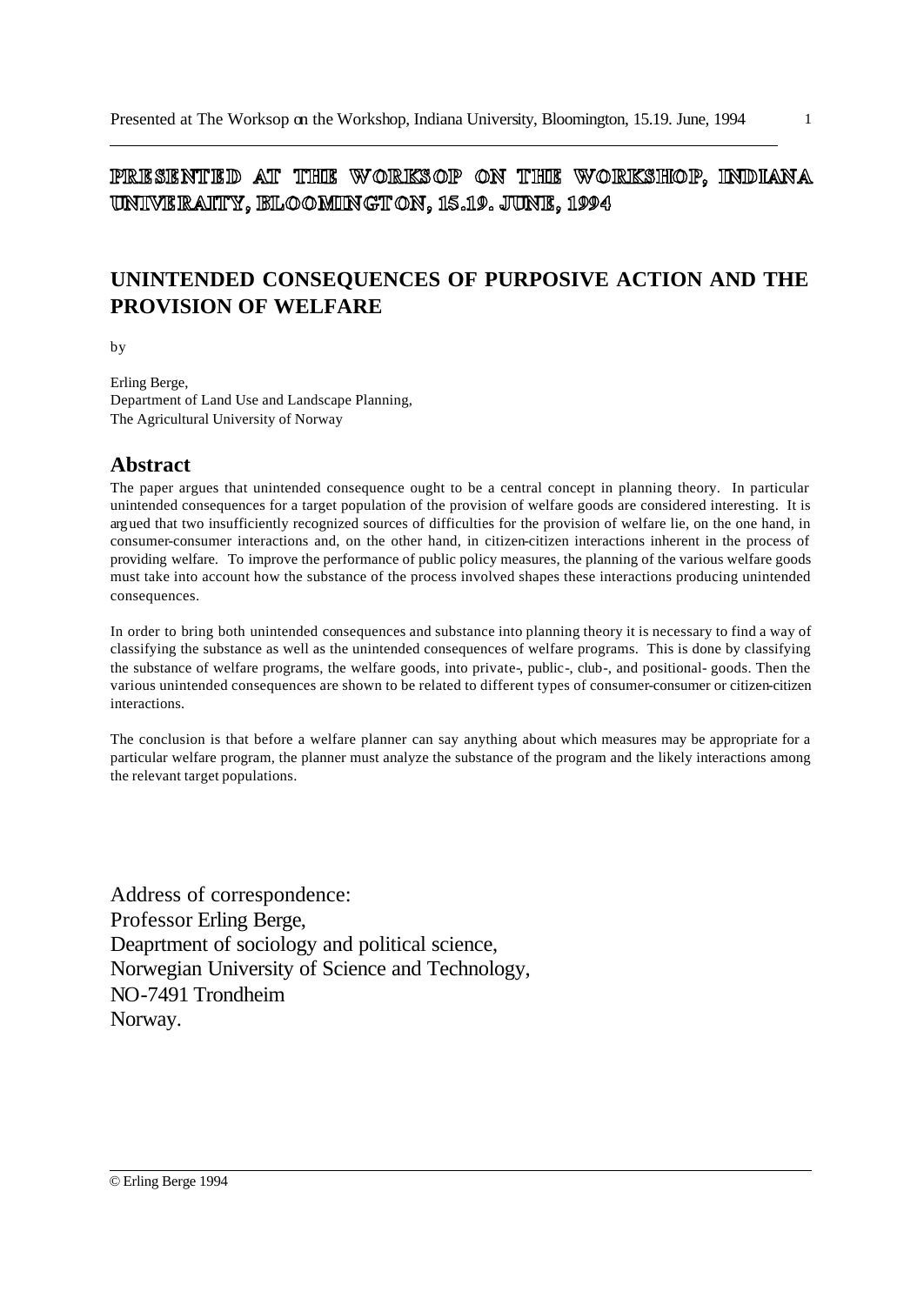PRESENTED AT THE WORKSOP ON THE WORKSHOP, INDIANA UNIVERAITY, BLOOMINGTON, 15-19 JUNE, 1994

# **UNINTENDED CONSEQUENCES OF PURPOSIVE ACTION AND THE PROVISION OF WELFARE**

by

Erling Berge, Department of Land Use and Landscape Planning, The Agricultural University of Norway

#### **Introduction**

The planning and implementation of public measures directed at improving the welfare of the citizens of a state are replete with problems, ranging from the fundamental question of the relationship between goals and results to the mundane of who pays what. Sieber (1981) observes that not only do the results of public intervention usually fall short of their goals, but also, and not infrequently, it appears they are having no effect at all, and in some instances even regressive effects. The carefully planned and executed project turns out to be counterproductive. Often this is "explained" by pointing to some unintended consequence(s) which "no one could have foreseen".

Unintended consequences are an integral part of purposive action. Often the justification for public intervention in the first place is that only through public measures can one overcome certain unwanted and (by the relevant actors) unintended consequences or bring about certain wanted and (by the relevant actors) unintended consequences<sup>1</sup>.

Unintended consequences are of longstanding concern in planning. Their theoretical standing, however, is more dubious. During the last decades the work to establish a system for environmental impact assessment seems for example to be improving our ability to detect a group of unintended consequences one might label "side effects": consequences the innocent bystander will have to suffer whether it is the natural environment or a local community. But in welfare planning there is a target population for the services one is planning for. How does one handle side effects for the target population?

<sup>1</sup> For example: enforcing some rules of competition among vendors in a market may have the unintended consequence (for the vendors) of lowering the price the regular buyers have to pay. This result is of course wanted by the buyers in the market if not by the vendors.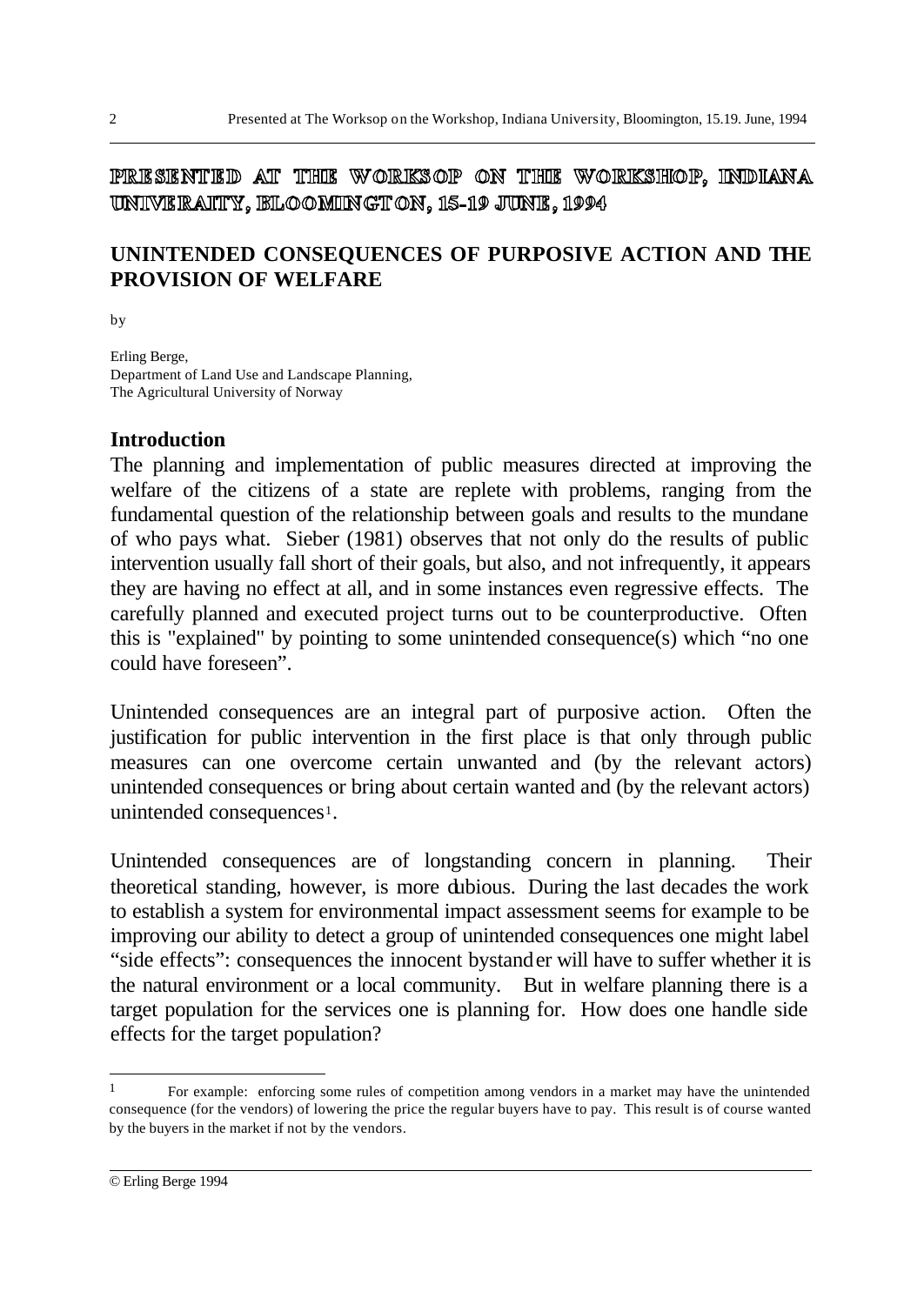The concept of "unintended consequence" includes more than side effects. It includes unintended consequences not only for the uninterested third part, but also unintended consequences for the target population of the public agent as well as unintended consequences the project initiator has to suffer. The present paper will argue that unintended consequence ought to be a central concept in planning theory. And it will in particular focus on unintended consequences for a target population. It will be argued that one insufficiently recognized source of difficulties for the provision of welfare lies in consumer-consumer (or rather citizen-citizen) interactions inherent in the process of providing welfare. To improve the performance of public policy measures, the planning of the various projects must take into account how the substance of the process involved shapes these interactions.

In order to bring both unintended consequences and substance into planning theory it is necessary to find a way of classifying the substance of welfare programs. This is done by focusing on externalities as a particularly interesting type of unintended consequence. Then a classification of goods is designed to distinguish various types of consumer-generated externalities.

The conclusion is that before a welfare planner can say anything about which measures may be appropriate for a particular project, the planner must analyze the substance of the project and the likely consumer interactions.

### **Unintended consequences and externalities**

At least since Marx's suggestions that social systems before the communist system would contain the seeds of their own destruction<sup>2</sup>, by way of Merton's (1936) article on "The unanticipated consequences of purposive social action." and until Giddens (1984) observations of how unintended consequences can contribute to the "social reproduction across long periods of time" (pp.9-14), the importance of unintended consequences and their role in societal development has been emphasized<sup>3</sup>. However, attempts to systematically investigate the various types of unintended consequences are conspicuously absent. Sieber (1981) points out that "Social scientists have shown a strange reluctance to integrate research, theory, and practice in the study of unanticipated consequences."(p. 52).

l

<sup>2</sup> See e.g. Marx (1867) "Capital" Vol. I, ch. 32 : "..capitalist production begets, with the inexorability of a law of Nature, its own negation"(p.763).

<sup>3</sup> See e.g. Sieber (1981) on how unintended consequences are responsible for some of "The Ironies of Social Intervention" and Baert (1991) for a discussion of various types of unintended consequences.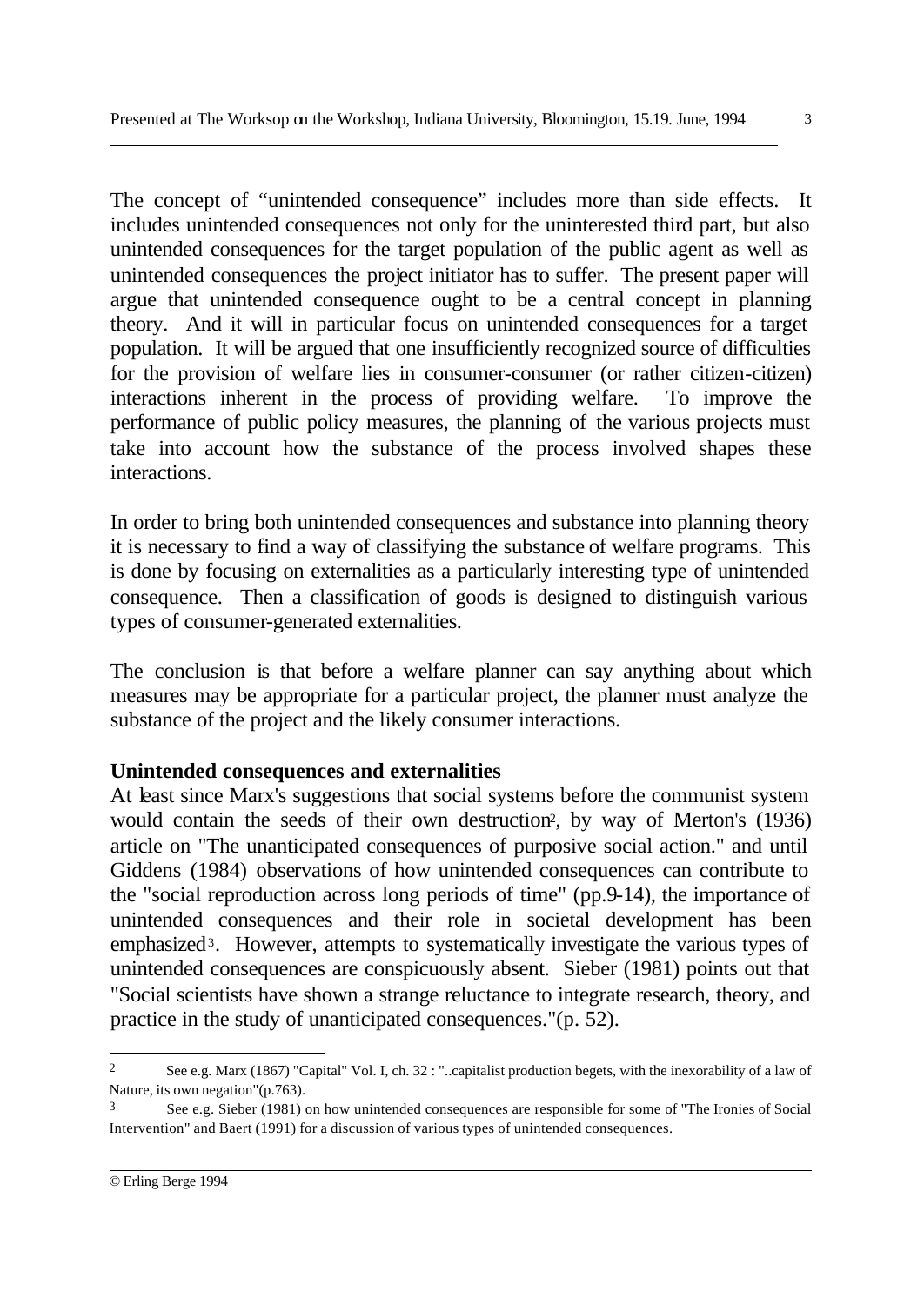In planning one needs to distinguish three levels in the determination of unintended consequences: the regulating agency, the actor initiating the purposive action and the person or persons experiencing the consequences. The regulating agency can affect the parameters of decision in a way that shapes the actions of the actor. The actor, following his or her interests incorporates in his decision the parameters set by the regulating agency, but will normally only be interested in the intended consequences. From the actor's point of view, side effects and other unintended effects are all unintended consequences.

The regulating agency, having the appropriate overview, will judge the unintended consequences of the activities of the actor by other criteria. Some are beneficial or at least not harmful for anyone, others are clearly harmful, either for the actor initiating the consequence or for other innocent bystanders or for both. The evaluation of various harms and benefits results in a judgment of the consequences as either wanted or unwanted. This may or may not be identical with what the receiver of the consequences experience as beneficial or harmful.

It might perhaps be possible to talk of "unintended" consequences of particular societal or institutional structures where no purposeful actor has initiated an action (dysfunctions of non-actor structures). But this is straining the concept. It seems more useful to reserve the concept for situations with an intentional actor. This leaves us with the following possibilities:

| Consequences of<br>action may be | receiver of<br>consequences<br>may be | regulating agency's<br>view of<br>consequences | receiver's<br>view of<br>consequence | actors<br>view of<br>consequence |
|----------------------------------|---------------------------------------|------------------------------------------------|--------------------------------------|----------------------------------|
| intended                         | actor                                 | wanted                                         | wanted                               | wanted                           |
| no consequences                  | target population                     | indifferent                                    | indifferent                          | indifferent                      |
| unintended                       | bystanders                            | unwanted                                       | unwanted                             | unwanted                         |

The regulating agency should not be so much concerned about the (un)intentionality of the action as by the consequences as judged either by themselves or by the receiver of the consequences. Some of the consequences may be wanted by the regulating agency, some will be unwanted, but for the majority the regulator will be indifferent.

There are various brands of welfare policy advocating stern measures to save people from the consequences of their own actions (e.g. restricting access to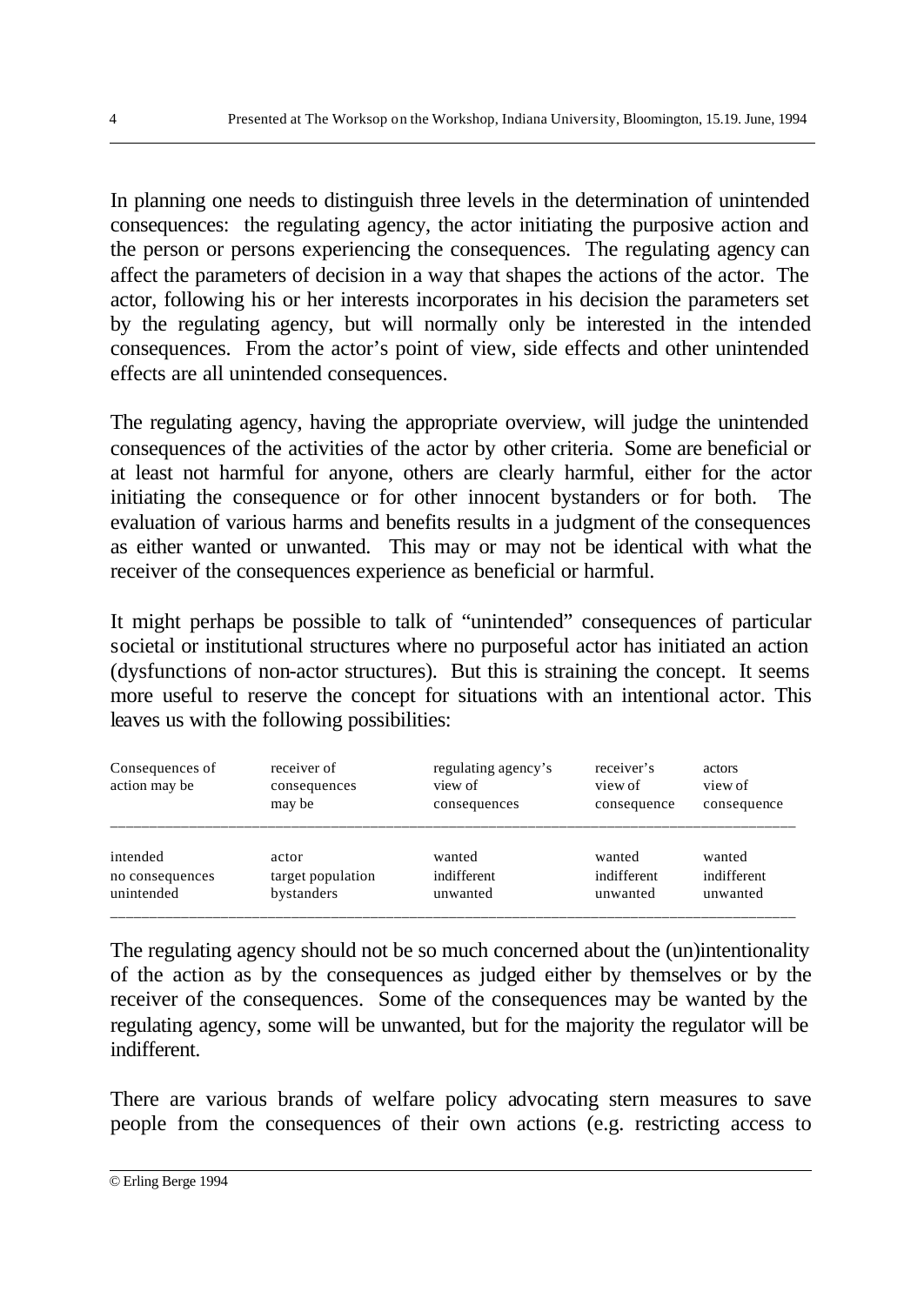alcohol and drugs). In this case, however, the focus is on the state as an actor with intentions for the welfare of a target population. Then the consequences for the actor can be left out. In the evaluation of public policy it is not obvious what the regulating agency should be. The political system aided by professionals might be seen as such an agency. What we want to investigate is thus unintended consequences for a target population and bystanders as judged from the political system's point of view. In a political process the judgment of the receiver of the consequence will weigh heavily, but not be the only relevant criterion for the regulator.

Consequences judged as either wanted or unwanted by either the target population or the bystanders are called externalities (see e.g. Baumol and Oates 1988 or Cornes and Sandler 1986). According to Mead (1973, referred by Cornes and Sandler 1986, p.29) "An external economy (diseconomy) is an event which confers an appreciable benefit (inflicts an appreciable damage) on some person or persons who were not fully consenting parties in reaching the decision or decisions which led directly or indirectly to the event in question.". Baumol and Oates (1988, p. 17) is more careful and will exclude consequences mediated by the price system: "An externality is present whenever some individual's (say A's) utility or production relationships include real (that is, non-monetary) variables, whose values are chosen by others (persons, corporations, governments) without particular attention to the effects on A's welfare."

The definition of externalities identifies them as a type of unintended consequence as seen from the point of view of the receiver of the consequence. It does not include the evaluation of the regulating agency in terms of wanted/ unwanted. Instead we get the evaluation of the receiver of the consequence in terms of positive externalities (beneficial) or negative externalities (harmful).

Even though politicians often feel they ought to protect people from the (unintended) consequences of their own actions, the primary focus of planning theory ought to be externalities: first of all protecting people from the harmful consequences of the actions of other people, then facilitating the enjoyment of positive externalities: letting people enjoy the beneficial consequences of the actions of other people. In the provision of welfare the regulating agency should be particularly concerned by the possibility of negative externalities. The regulator ought to make a special effort to protect people from the harmful consequences of public intervention.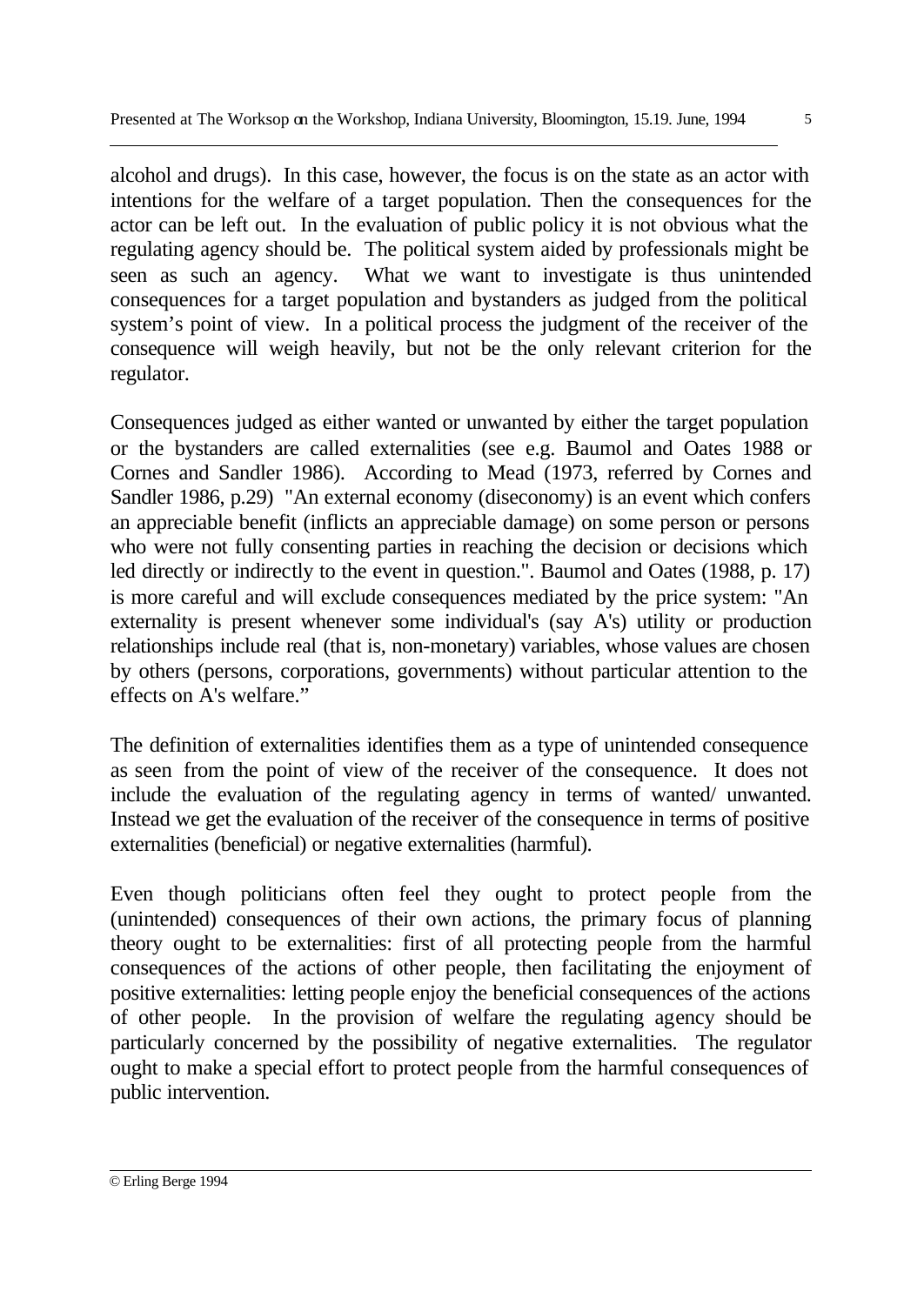#### **Approaches to the regulation of externalities**

If one distinguishes externalities according to origin and destination from among either producers or consumers, it would seem that various types of externalities correspond roughly to various approaches to "internalizing the externalities".

Economists have mostly been concerned with externalities originating in the production or sales process and affecting either other producers or consumers<sup>4</sup>.

Some have studied how the consumption process may entail important externalities for example in the congestion of road systems or telephone systems (Bramness and Christiansen 1973). But the general impression from the available literature is that the externalities originating in consumption processes are both less studied and less paid attention to in the political processes concerned with designing regulations (Siegan 1979, Stigler (ed.) 1988).

#### **Table 1 Various ways of handling externalities.**

|                                          | <b>GENERATOR OF EXTERNALITY</b><br><b>PRODUCER</b>     | <b>CONSUMER</b>                            |
|------------------------------------------|--------------------------------------------------------|--------------------------------------------|
| <b>PRODUCER</b>                          | <i><b>*CONTRACTS</b></i><br>*SETTING UP MARKETS        | *MARKET MANAGEMENT<br>*PRODUCER PROTECTION |
| <b>RECEIVER OF</b><br><b>EXTERNALITY</b> |                                                        |                                            |
| <b>CONSUMER</b>                          | *PRODUCTION REGULATIONS<br><i>*CONSUMER PROTECTION</i> | *TRAFIC RULES<br>*CULTURAL CONVENTIONS     |

The focus here is on the consumption of welfare goods and how different kinds of externalities may arise in the processes of consuming them.

<sup>4</sup> E.g. how smoke from the generation of electricity may affect a nearby laundry, or the sale of poorly tested drugs may affect public health (Baumol and Oates 1988). For advances in the theory of regulation see e.g. Siegan 1979 and Stigler (ed.) 1988. Much of the consumer/producer regulations are, however, concerned with minimizing transaction costs such as information and policing costs (e.g. standard contracts, minimum quality standards of products or compulsory insurance schemes for banks protecting both banks against default and the interests of the customers) rather than the internalization of externalities (a problem which also is formulated in terms of transaction costs).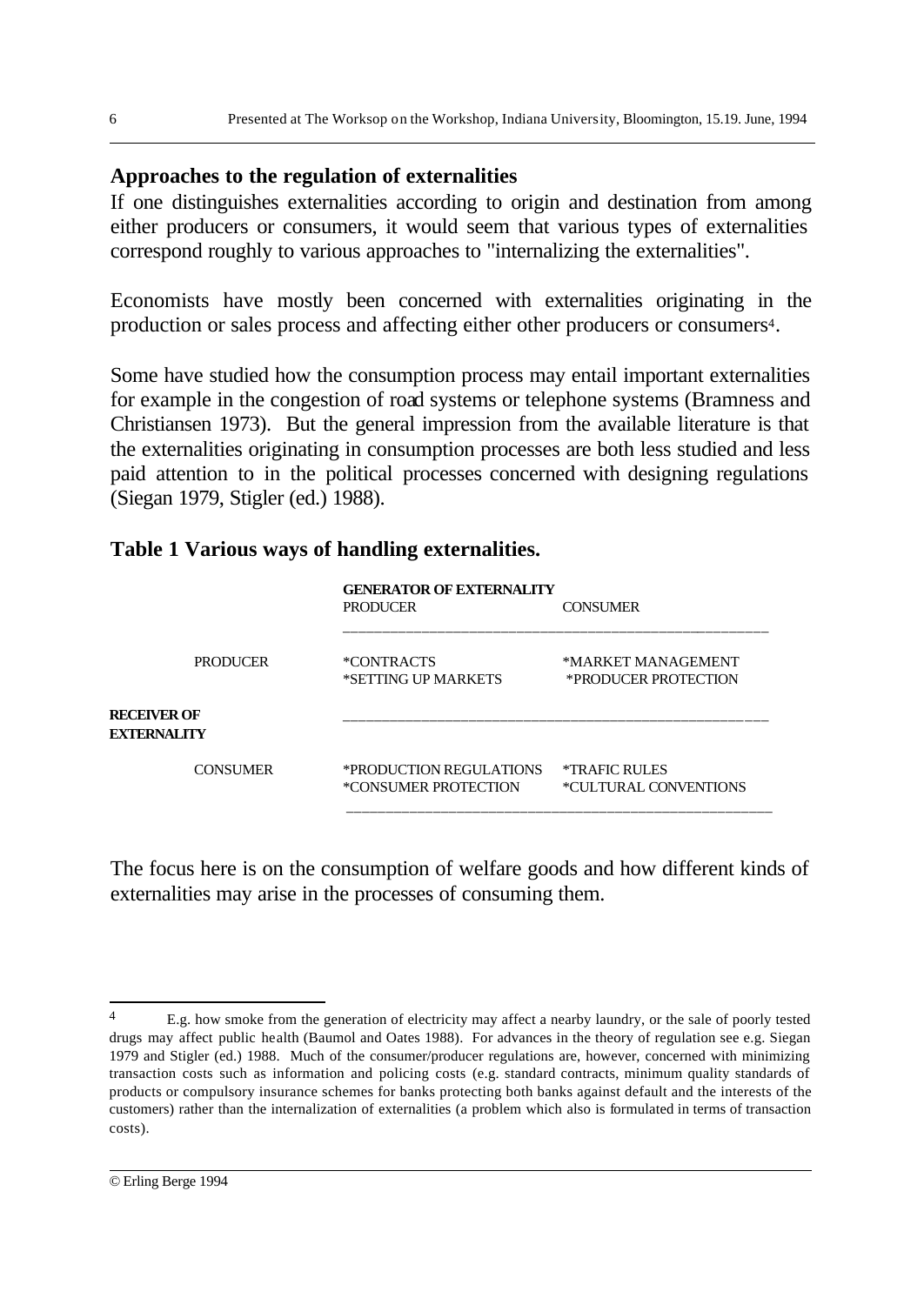### **Welfare goods**

What is meant by "welfare good" is seldom spelled out precisely. It should, however, not be confused with collective<sup>5</sup> or public goods<sup>6</sup>. Welfare goods are provided by a public agency to consumers (the public) free or at a cost below production cost7. The below cost requirement implies that the consumption of the welfare good will not have the same distribution as the distribution of income (which determines the distribution of consumption of goods supplied at full cost). The aim of providing a welfare good is usually to achieve a redistribution of goods<sup>8</sup> to increase the total welfare of the society.

There are several traditions where the study of the distribution of welfare goods is important<sup>9</sup>. Comprehensive studies focusing particularly on welfare goods are more uncommon. The most relevant studies are either focused on a single welfare good10 or directed at the evaluation of the overall objective of more equality in the distribution of welfare (e.g. Korpi 1978, Ringen 1987). Even by economists the question of who gets which benefits with respect to welfare goods has not been addressed in the same way as the consumption of ordinary goods<sup>11</sup>.

For the present study we shall look at welfare goods as anything provided to the consumers (the citizens of a state) at a price below production price with the intention of achieving a more equitable distribution of welfare among the citizens of the state. Thus a typology of welfare goods must be based on a typology of

l

<sup>5</sup> Mishan (1981) prefers collective goods as the designation of what usually are called public goods.

<sup>6</sup> Since Samuelsons (1954) definition of a public good as a good where person A's consumption of the good do not interfere with person B's consumption, the public good concept has evolved, but the label, despite Mishan´s (1981) effort, has stuck.

<sup>7</sup> Huttman (1989,pp.1) defines "Welfare commodities" as "encompassing goods and services extended to consumers free of charge or at varying user fees and charges scaled below costs...". This definition presumes that the welfare good is a particular product somehow desired by the consumer and will thus exclude goods like pensions or aid in the form of cash. One may, however, think in terms of a generalized welfare good like "minimum standard of living" and look at the aid in cash as a public subsidy toward this good.

<sup>8</sup> Measured for instance against what the distribution would have been with full cost provision.

<sup>9</sup> During the early seventies quite some effort went into the establishment of social indicators and a system of social accounting. this established a tradition of publishing social surveys. Since 1974 The Central Bureau of Statistics of Norway has published 6 Social surveys. The last one in 1993 (SSB 1993). Another tradition is focused on the level of living surveys conducted regularly in several countries.

<sup>10</sup> See e.g. Townsend and Davidson (eds.) 1982 and Whithead 1988 on health care services, Lundqvist 1986 on housing, Bloch 1974 on police services. Le Grand 1982 provides a an assessment of studies of the distribution of public expenditure on health care, education, housing and transport. He notes "Unfortunately, there is no statistical evidence concerning the distributional impact of the personal services".

<sup>11</sup> At least this is the impression conveyed by Deaton and Muellbauer 1980 in their survey of consumer behavior.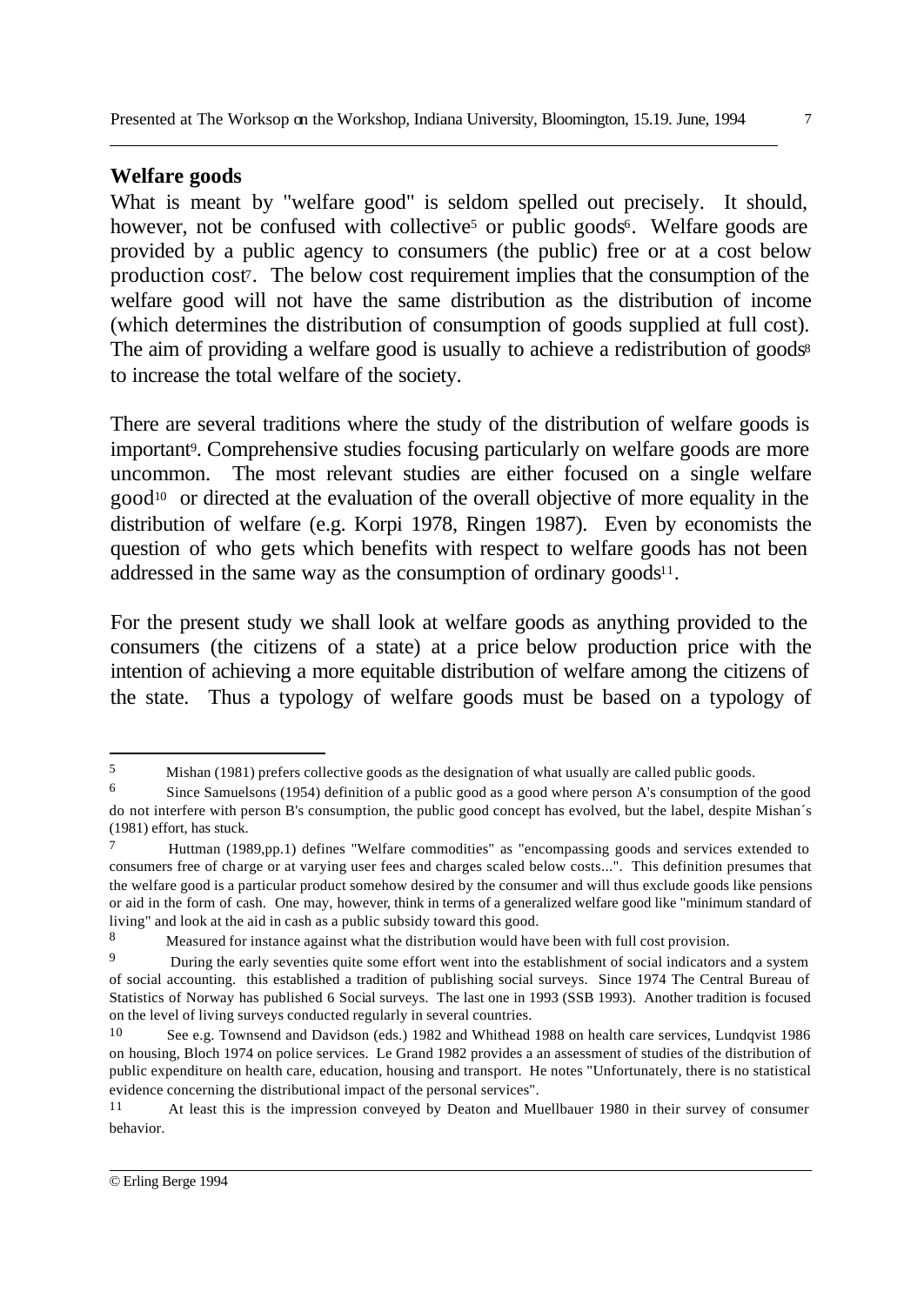goods, and the externalities must be tied to the "free or below cost" definition of welfare good.

### **Table 2 Types of goods available for the welfare state.**

|                     |                             | <b>Consumers are</b><br>- excludable | - non-excludable  |
|---------------------|-----------------------------|--------------------------------------|-------------------|
|                     | - divisible (rivalry)       | <b>PRIVATE</b>                       | <b>POSITIONAL</b> |
|                     | - indivisible (non-rivalry) | <b>CLUB</b>                          | <b>PUBLIC</b>     |
| <b>Benefits are</b> |                             |                                      |                   |

## **A Typology of Goods**

The distinction between public and private goods (Cornes and Sandler 1986) defines categories of goods according to whether the consumers are excludable (person x can be excluded from the benefits) or non-excludable (person x cannot be excluded from the benefits) and whether there is rivalry or non-rivalry in the consumption of the good (benefits are divisible or indivisible<sup>12</sup>).

### 1. Private goods.

Private goods are excludable and have rivalry in consumption. These are the ordinary consumer goods which one can buy in a market.

### 2. Public goods.

Public goods are non-excludable and have non-rivalry in consumption. A typical example of a public good may be the protection given by NATO's fleet of Trident submarines with nuclear weapons $13$ . The nature of the pure public good is such that if the good is produced at all, it will be available to all whether they pay for it or not. If NATO is able to protect one country, all countries will be protected. This is so because there is no way of, either theoretically or practically, excluding any person or province from the protection. The realization that this was the case for an important class of goods, and the concomitant free rider problem in collective action (Olson 1965), led to important theoretical developments for public policy (Cornes and Sandler 1986, Sandler 1992).

<sup>12</sup> Baumol and Oates (1988) call this distinction depletable or undepletable. But they are not quite consistent in their terminology. "An undepletable externality is thus one for which consumption by one individual does not reduce the consumption of anyone else." (note 15, p.19). The preference here for divisibility vs. indivisibility has its background in property rights theory and the possibility of assigning property rights to a good.

<sup>13</sup> Some would perhaps rather call the nuclear weapons a public bad, but the logic of the argument is symmetrical to good or bad.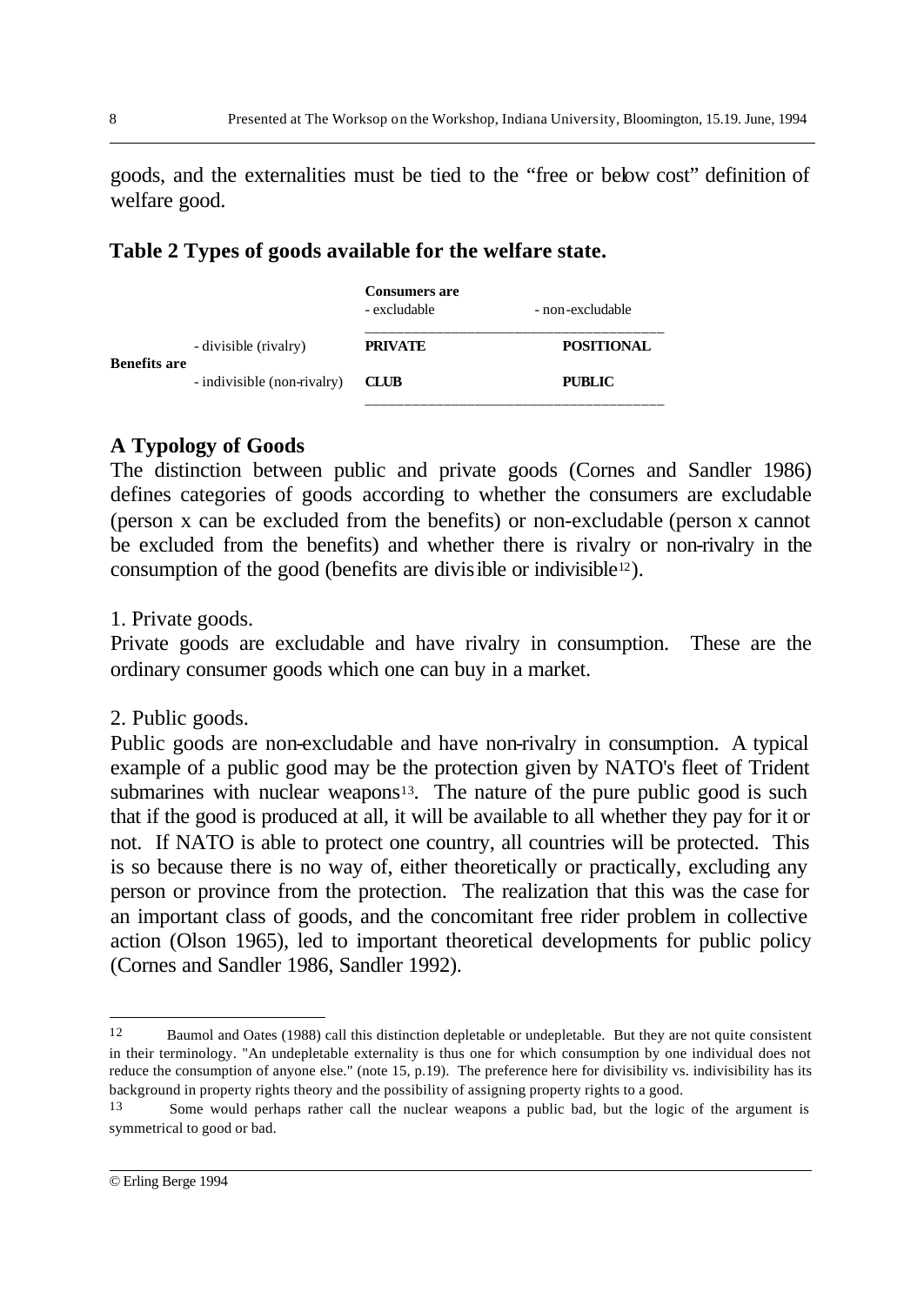This definition of public goods means that there are just three ways a public good can appear.

A public good (or bad) may

1) appear by itself as natural phenomena (e.g. a beautiful sunset or a violent storm), or it may

2) appear as a byproduct (unintended consequence or externality) from other social processes (e.g. solidarity or anomie), or it may

3) appear because everyone (or at least enough people) contributes voluntarily or by force (taxation) to its production $14$ .

This definition of pure public goods also implies that they are not welfare goods as defined above. They are delivered to the citizen at their full price, collected by the general tax. Only if there is inequality in the consumption of a pure public good and only if this inequality is not a result of free choice by the consumer, can the good be called "a welfare good" (perhaps straining the term a bit) since then the consumer not being able to consume according to his or her preferences will have, through taxes, contributed a subsidy of the good consumed by all those being able to consume according to will.

3. Club goods.

Those goods which are neither pure public goods, nor pure private goods, are called impure public goods<sup>15</sup>. Goods which are excludable and at least partly nonrival in consumption have been called club goods (Cornes and Sandler 1986). Partly non-rival means that the initial situation is one of non-rivalry. It can be called a club good because of the nature of the exclusion mechanism. The exclusion mechanism is like a boundary. You can partake of the club goods once you are within the boundary. Once you are inside the boundary the good has the character of a pure public good. As long as the number of members in the club is below "the carrying capacity"16 of the club, the club good is available to all. But as the number

l

<sup>14</sup> Sociologists have concentrated more on the problem of how public goods come to be provided than how they are consumed. For developments in the theory of collective action see e.g. Hardin 1982 or Marwell, Oliver and Prahl 1988.

<sup>15</sup> An interesting type of public good, found both among both pure and impure, is the merit good. The basic characteristic of a merit good is that it reflects the preferences of an elite or ruling group and is imposed on (or prohibited from) individual consumers (Judge 1979, p.375).

<sup>16</sup> The expression is deliberate and alludes to the ecological concept and its relation to crowding and the tragedy of the common.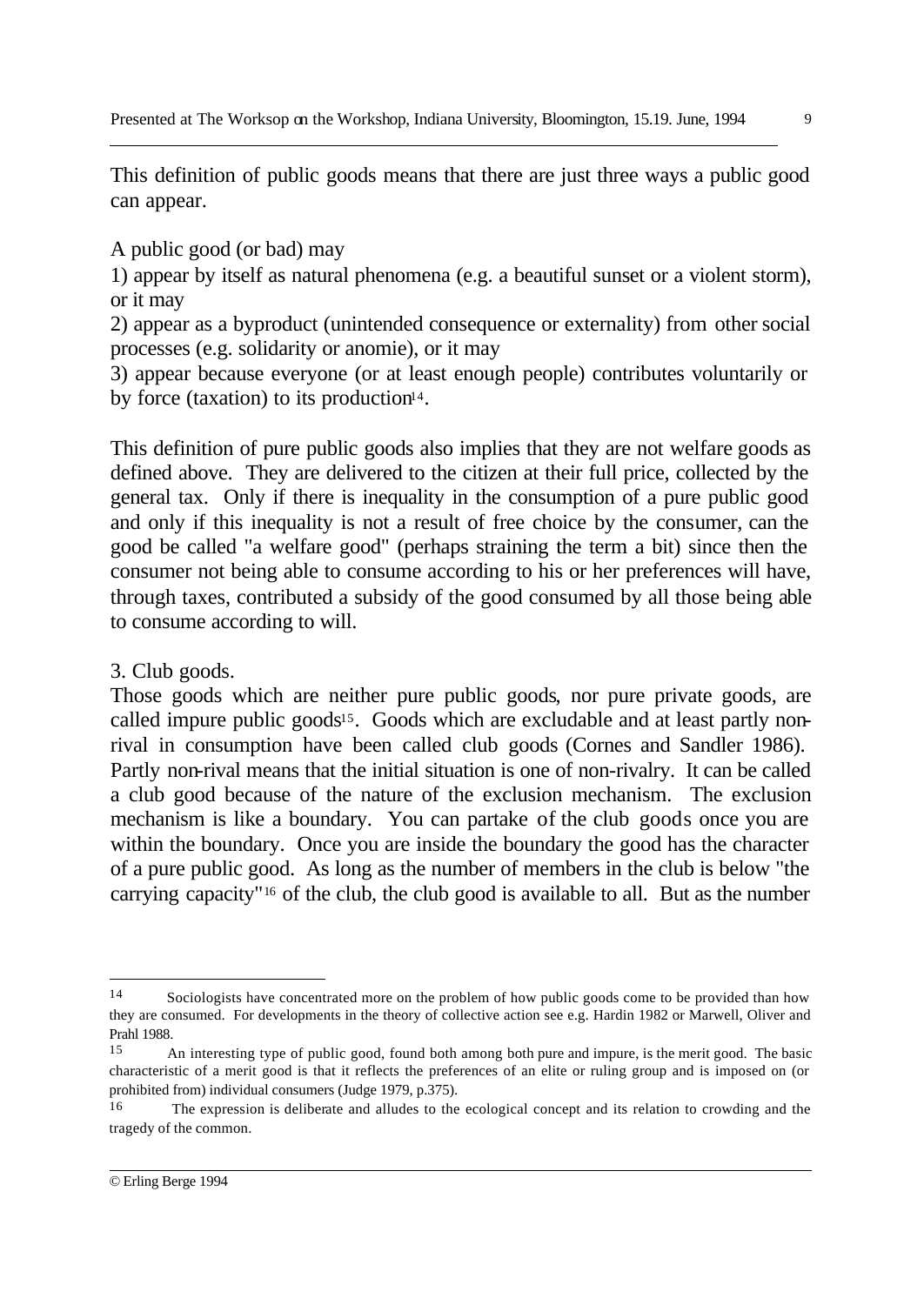of members increase, crowding will lead either to deteriorating quality of the good or competition for access to the good<sup>17</sup>.

The "atmosphere" in a restaurant may illustrate this, if there are too few people in the restaurant it feels empty, if it is close to full of the right kind of people the visit may give a tremendous experience. But without the thug at the door, you are threatened by crowding and unpleasant behavior of those not finding a place to sit.

It is worth emphasizing the necessity for members to enter and use the club. Unlike pure public goods, club goods have a voluntary element in so far as it requires an intentional act of the consumer to appropriate the good.

### 4. Positional goods.

Goods with rivalry in benefits, and where the consumer is at least partly nonexcludable, are not, like club goods, explicitly labeled by Cornes and Sandler (1986). One might perhaps call them "impure private goods"18. My choice of label, positional goods, is inspired by Hirsch (1976)<sup>19</sup>. Partial non-excludability means that the situation usually is considered to be one of excludability, but may under certain circumstances approach one of non-excludability. Non-excludability may, however, be more pervasive also for some aspects of what standard economic theory would call private goods than one commonly is led to believe.

At the outset the positional good, in a technical sense, is a pure private good. But during its consumption something happens to make it something else or something

<sup>&</sup>lt;sup>17</sup> A decreasing number of members may lead to analogue problems of thinning: there will be too few to share the cost of keeping up the quality of the services and eventually competition to exit before the market in memberships collapses completely (e.g. selling the house before the price goes down too far).

<sup>18</sup> Taylor (1987), discussing the definition of public goods, observes: "divisibility does not entail excludability, although important examples of non-excludable, divisible goods are not easy to come by: economists have suggested such examples as a garden of flowers, whose nectar can be appropriated by individual bees but particular bees cannot be excluded from consumption." ( p. 6). The pure case of a non-excludable and divisible good may not be found to exist in itself, but then few important goods are purely one or the other of the types used here. Actual social contexts may impose the characteristic of non-excludability on any kind of divisible good.

<sup>19</sup> Hirsch (1976) have no precise definition of a positional good. He says "The positional economy, ... , relates to all aspects of goods, services, work, positions, and other social relationships that are either (1) scarce in some absolute or socially imposed sense or (2) subject to congestion or crowding through more extensive use." (p. 27). He finds for example that "traffic congestion can be seen as only a special case of the wider phenomenon of social congestion, which in turn is a major facet of social scarcity." (pp.3). His conception of a positional good obviously contains both club and positional goods as defined above. The position taken here is that there is a major and consequential distinction between the scarcities of club goods and the scarcities of positional goods. Since the one type of good where the (dis)utility of spatial crowding is the main rationing method, has been called club goods, it seems convenient to put the label "positional good" on the other where the (dis)utility of waiting time in a queue is the main rationing method. These distinctions will be elaborated below.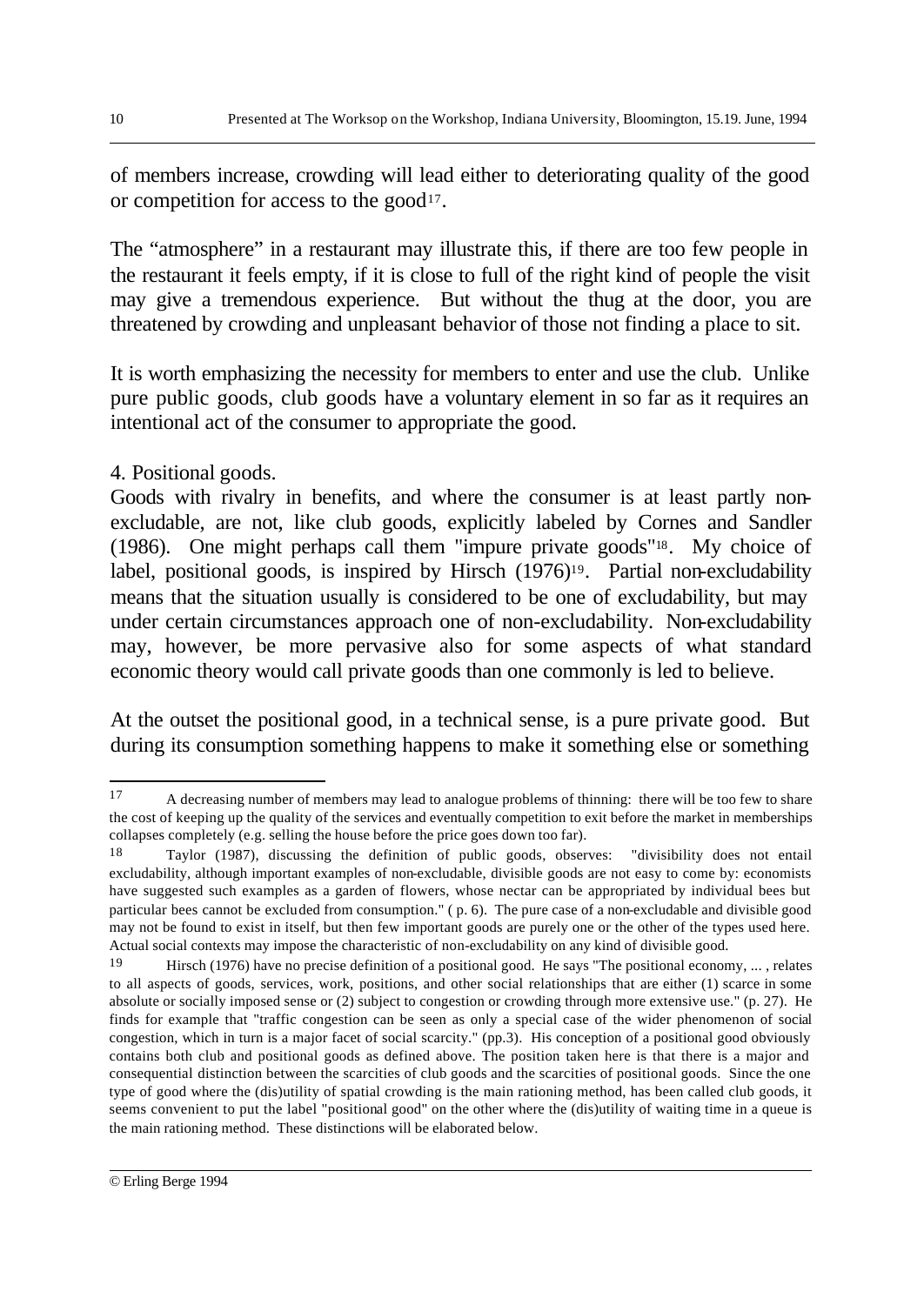more. It becomes a symbol in the status competition (see Veblen 1899, Fallers 1954, Bourdieu 1979).

Granovetter and Soong (1986) investigate consumer interactions in the consumption of private goods and identify a "forward bandwagon effect" if someone buys a product because others already have it, and a "reverse bandwagon effect" if someone stops buying because too many people have bought it. These are precisely the processes Hirsch (1976) associated with the positional economy. In their extreme form, where consumption of the good only or primarily serves to promote status, we find the processes represented in the potlatch ceremony of some primitive peoples as well as the phenomena in modern society Veblen (1899) describes as "conspicuous waste" and "conspicuous consumption".

The consequences of consumer interactions are such that even those who do not intend to consume, or even have not considered consumption of the products, share some of the benefits (or losses). The consumer interactions create the positional economy and make the good non-excludable: no one can escape being classified as either having the good or as not having the good.

During the consumption process the good goes through some kind of symbolic transformation. The pure private good is transformed to a symbol and imbued with a meaning shared by all relevant actors.

Bourdieu (1979) explores precisely this process of consumption in his study of how the cultural production of art meets, through the "acquisition" of objects of art, the cultural production of taste to produce a system of power relations where the distinctions of taste are used to elaborate and preserve class differences: "Taste classifies, and it classifies the classifier. Social subjects, classified by their classifications, distinguish themselves by the distinctions they make." (p.6) The precise qualities of an object of art become manifest only through its consumption. The context of consumption is reflected both in the positioning of the consumer and in the positioning of the non-consumers.

A simpler example of the same process is the choice of locality for housing in a city. The relative attractiveness of various locations is translated into prices which then clears the queues for the various locations. Those willing and able to pay the most get the most attractive locations. Those with the least ability to pay get the least attractive locations. A housing lot has a position in the overall positional economy. No one can opt out of this. Similarly the latest fashion in for example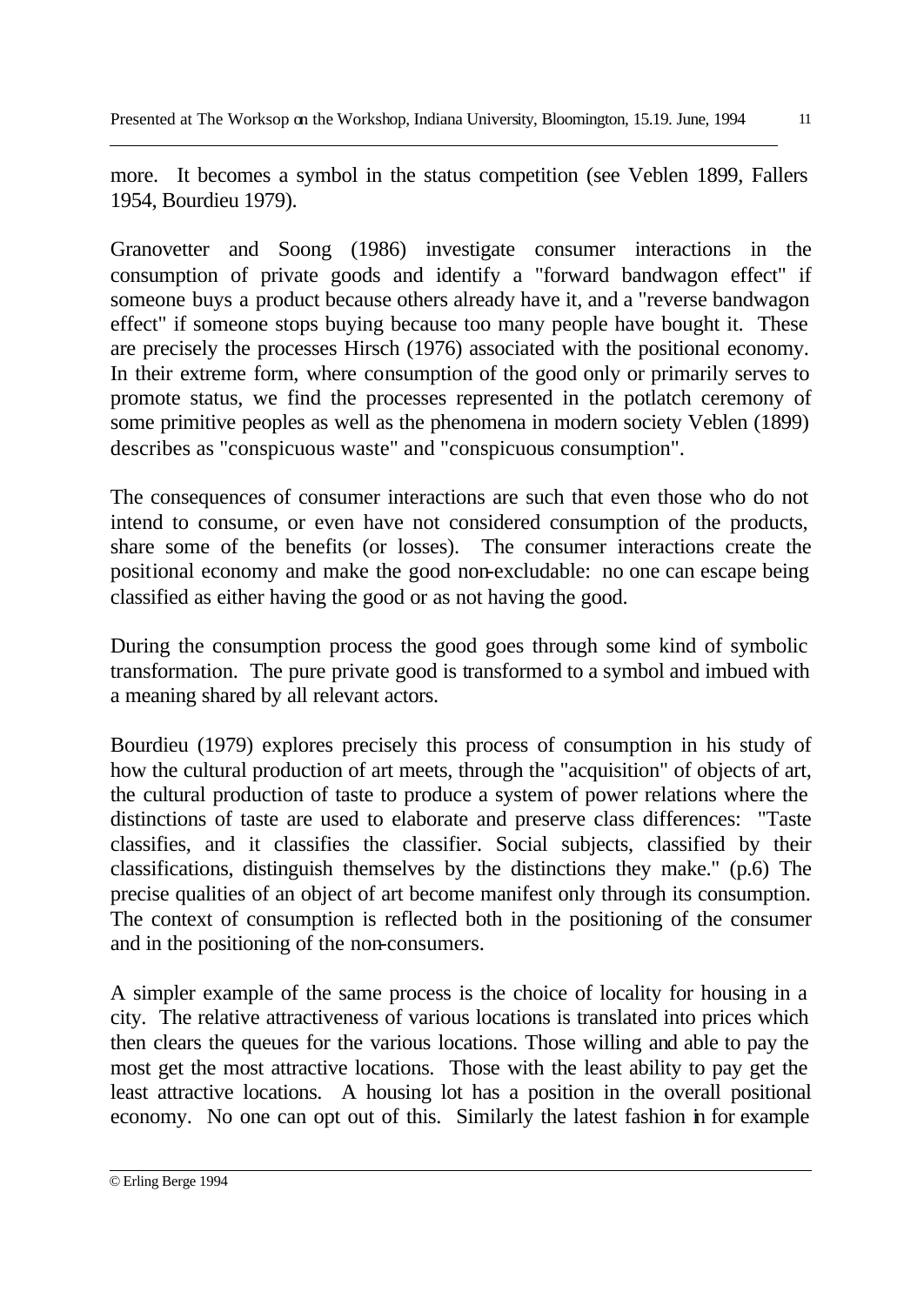clothing (or cars or ideas or...) divides the total population into those adopting early and those adopting late - or never.

If carrying capacity is the key concept of clubs, queues or waiting times are the key to positional goods (and bads). A visible queue is also a signal to other potential consumers that here is something of value. Some people will join a queue just because of that (the forward bandwagon). Others will start leaving the queue it they see it is getting too long (the reverse bandwagon). In the market, however, queues are not visible, they are translated into prices. The bandwagon effects are mediated through the creation of fads and fashions. But there are also more complicated processes going on.

An unexpected high price is not only a signal that some think this is an item of exceptional good value, it may also say that this item is scarce. Some people will buy because of the high price. They get a positive utility from paying a high price (or being first in the queue). Others will decide not to buy because of the high price. They are not interested in distinguishing themselves in that way. On the other hand if an unexpected low price is found, some people will decide not to by because of the low price. They get a negative utility from paying a low price (or coming late in the queue). To some people it is more important to be "avantgarde" than to be economically efficient. To other people it is more important to avoid appearing "cheap".

Thus ordinary private goods are translated into positional goods. Not acquiring the good is as significant as acquiring it. Each person gets a status according to the system of signs developed around positional goods of this type.

It should be emphasized that the four types of goods are analytical categories. Most real world goods are joint products where aspects of more than one type of good may be found.

## **The nature of welfare goods is politically determined.**

One conclusion from the discussion above is that pure public goods can not be welfare goods as we conceive of welfare goods. The discussion of private vs. public goods in economics has focused on the nature of the public good. In most cases the nature of the public good seems to have been taken for granted: either it was technologically determined (it would be too expensive to exclude consumers) or inherent in the product itself (a beautiful sunset cannot be divided and people cannot be excluded in any systematic way). But economics have not systematically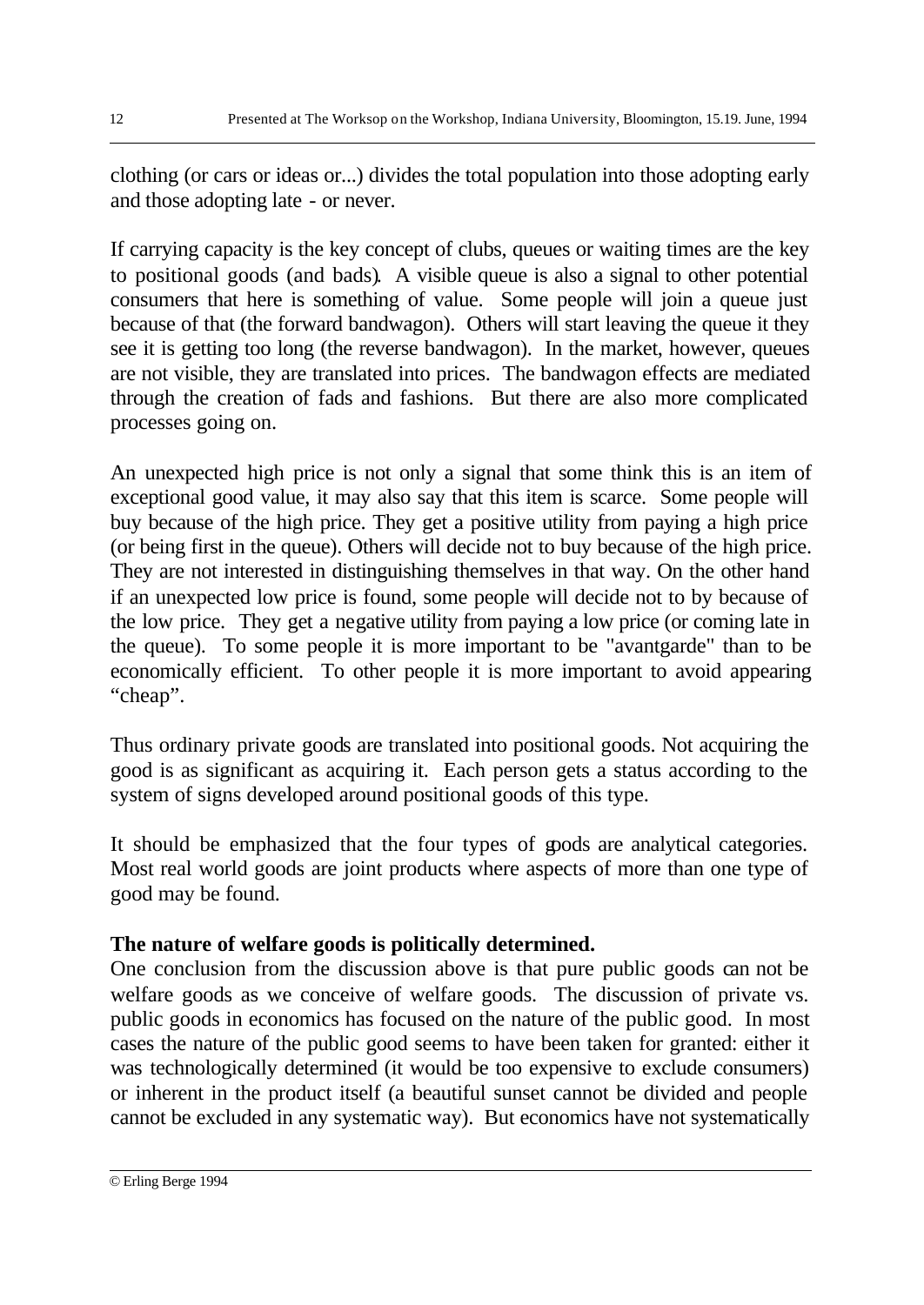distinguished between pure public goods, club goods and positional goods. Thus they have tended to see welfare goods as some kind of impure public good.

The approach here is different. Welfare goods may - at the outset - be of any type except the pure public good. Usually there is nothing inherent in the welfare product itself which determines whether it is a private, a club or a positional good.

In most cases the answer to the question of what type a welfare good shall belong to, is socially and politically determined. It will rarely be a question of technology or inherent qualities. It may even be transformed into a pure public good and thus leave the group of welfare goods. If primary school by law is provided to everyone, and everyone can be forced to attend, and the schools can accommodate all pupils free of charge, then the school system is just as purely public as the military protection given by a nuclear strike force. Places for everyone secure nonrivalry in consumption and the law making schooling compulsory secures nonexcludability. Or so it is supposed to be. The aim of the welfare state was to provide a series of basic services in the form of pure public goods.

However, the increasing problems, within all welfare states, of providing both enough of the promised goods and of achieving an equitable distribution<sup>20</sup> of that which is provided, suggests that there may be some unrecognized problems inherent in the whole undertaking. Since a welfare good may be of any type as discussed above, it would seem reasonable to suppose that the problems might originate in unrecognized differences in the consumption processes and their feedbacks to the various types of products.

To get a handle on this we need to elaborate on possible consequences of the consumption process.

## **Consumer generated externalities and welfare goods.**

The act of consumption can usefully be divided into the act of acquisition and the act of appropriation See table 2. By acquisition is meant the act of gaining access to a potential good. By appropriation is meant the act of deriving utility or pleasure from it. The analytical distinction is useful since the consumption process, and

l

<sup>20</sup> Nichols, Smolensky, and Tideman (1971) finds that providing several queues differing only in the combinations of waiting time / user fees required by the consumers, may lead to substantial efficiency gains. But they also observe: "Our proposal may produce serious equity problems that cannot be overcome." "If equity means the same treatment for all persons, it may not be possible to improve social welfare by increasing the number of money-time pairings. If, however, unequal treatment of unequals is equitable, which seems much more reasonable, then there are unexploited possibilities for improving social welfare." (p. 322).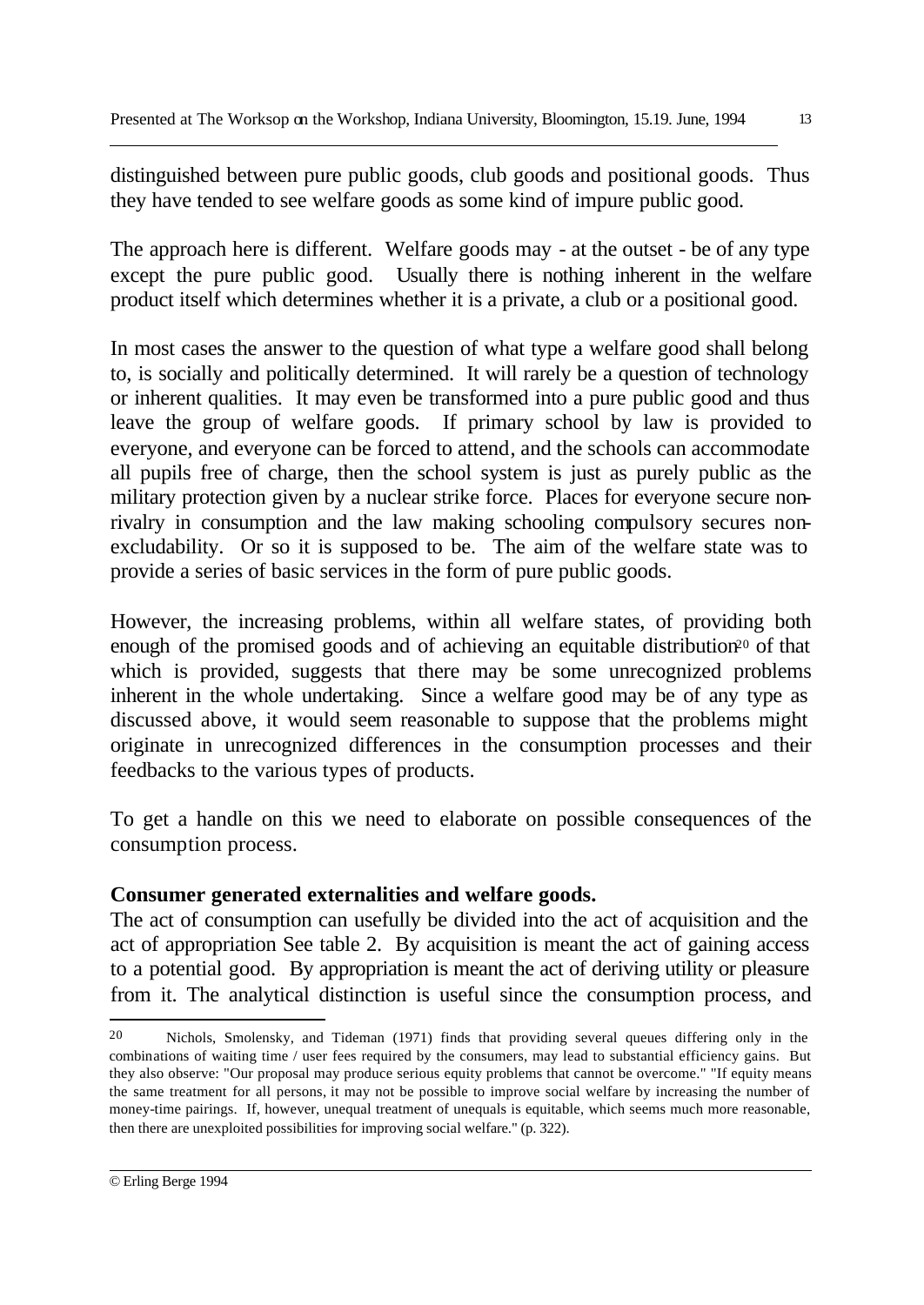hence the nature of the externalities generated, is affected by the possibility of separating the two processes. For the general case of the non-excludable good, the two parts of the consumption process cannot be separated. If one could, there would exist a way of excluding the consumer from experiencing the utility of appropriation. In a similar way it may be argued that for indivisible goods, the production process cannot be separated from the acquisition of the good. There are thus four ways the production-consumption process can be organized.

This has implications for the nature of the externalities generated. We shall look into how this interacts with the fact that welfare goods are subsidized in some way.

### **Table 3 Interrelations of processes involved in the production and consumption of welfare goods**

"/" mean PROCESSES ARE SEPARABLE "=" mean PROCESSES ARE INSEPARABLE

| TYPE OF GOOD:                                   | THE PRODUCTION-CONSUMPTION PROCESSES:                            |
|-------------------------------------------------|------------------------------------------------------------------|
| <b>PRIVATE</b><br>(Excludable, divisible)       | PRODUCTION/ACQUISITION <sup>*</sup> /APPROPRIATION <sup>**</sup> |
| <b>POSITIONAL</b><br>(Nonexcludable, divisible) | PRODUCTION/ACQUISITION=APPROPRIATION                             |
| <b>CLUB</b><br>(Excludable, indivisible)        | PRODUCTION=ACQUISITION/APPROPRIATION                             |
| PUBLIC<br>(Nonexcludable, indivisible)          | PRODUCTION=ACQUISITION=APPROPRIATION                             |

\_\_\_\_\_\_\_\_\_\_\_\_\_\_\_\_\_\_\_\_\_\_\_\_\_\_\_\_\_\_\_\_\_\_\_\_\_\_\_\_\_\_\_\_\_\_\_\_\_\_\_\_\_\_\_\_\_\_\_\_\_\_\_\_\_\_\_\_\_\_\_\_\_\_\_

\* The term acquisition is used for the process of gaining legal title to some good.

\*\*Appropriation is used for the process of making the good a personal possession, a part of the owner's total portfolio of valued possessions. The distinction is useful since some "objects" are destroyed in the process of appropriation others are not.

#### 1. Private welfare goods.

Normally the utility which one person derives from the consumption of one unit of a private good will not be affected by whether another person consumes a unit or not<sup>21</sup>. Since private welfare goods are either free or subsidized there will be a budget constraint on the number of units available at the subsidized price. The

<sup>21</sup> There may, however, in some circumstances be concern about the distribution of consumption with implications for utility.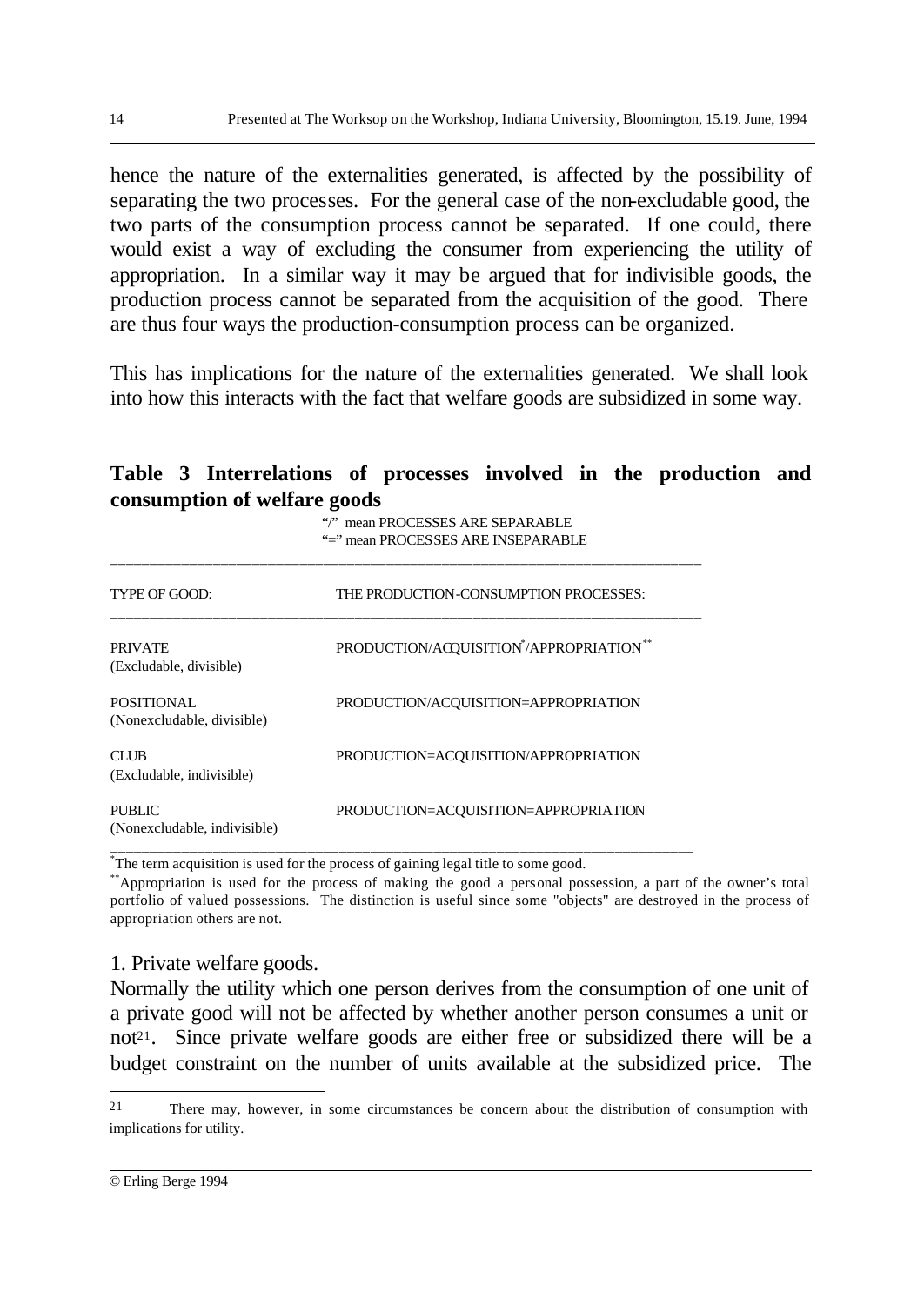effective demand for the subsidized good may then exceed the available supply and the question of how to distribute the goods arises. If nothing is done, the first customer may buy the whole production and sell it at a higher price, pocketing all or at least some of the subsidy.

The usual solution is to ration the quantity one consumer can acquire. A bureaucracy is needed to determine how much each can get and to keep track of how much each has acquired. The cost of such a bureaucracy should then be compared to the increased income the consumers would have had without the bureaucracy and the subsidy. Maybe the increased tax going to the bureaucracy outweighs the value of the subsidy. But even if this may be the case, distributional consequences may be such that one prefers the bureaucracy and the subsidy. One could also consider increasing the supply of subsidized goods for an amount equal to the price of the bureaucracy. The reason for making a private good into welfare goods is of course the concern for the distribution of it. Consumer initiated externalities among consumers will in this case arise if no bureaucracy exists or if it does not work properly. The social cost (or disutility) tied to consumption of the welfare good<sup>22</sup> then depends on the cost of the bureaucracy compared with the distribution achieved.

## 2. Positional welfare goods.

If the welfare state has determined that what technically is a private good shall be available to all, like for example care in hospitals for all in need of such services, then the consumers are non-excludable from this service. If the number of persons judged to be in need of such services does not exceed the total available capacity, the good is a pure public good. But if there is just one person more than the capacity, rivalry develops and takes the form of waiting time for admission (crowding-effect) and/or schemes to bypass the queue (competition) as long as the quality of the service (time spent on each consumer) is kept constant. The typical positional welfare good is a personal service, like treatment in a hospital. For these goods there is not only a budget constraint, but equally important: there is a time constraint in the form of a finite number of hours of service available. The more hours of service each consumer consumes, the less will be available for other consumers.

l

<sup>22</sup> However, the consumption of private goods (non-welfare as well as welfare) also generates refuse. This private cost of consumption is easily turned into a collective bad if the private cost is minimized by throwing it out onto the street or over the fence to the neighbor. This problem has found its solution in the provision of various (more or less) compulsory club goods like sewers, garbage collection, and restrictions on the use of fire. Not everywhere are these clubs goods welfare goods.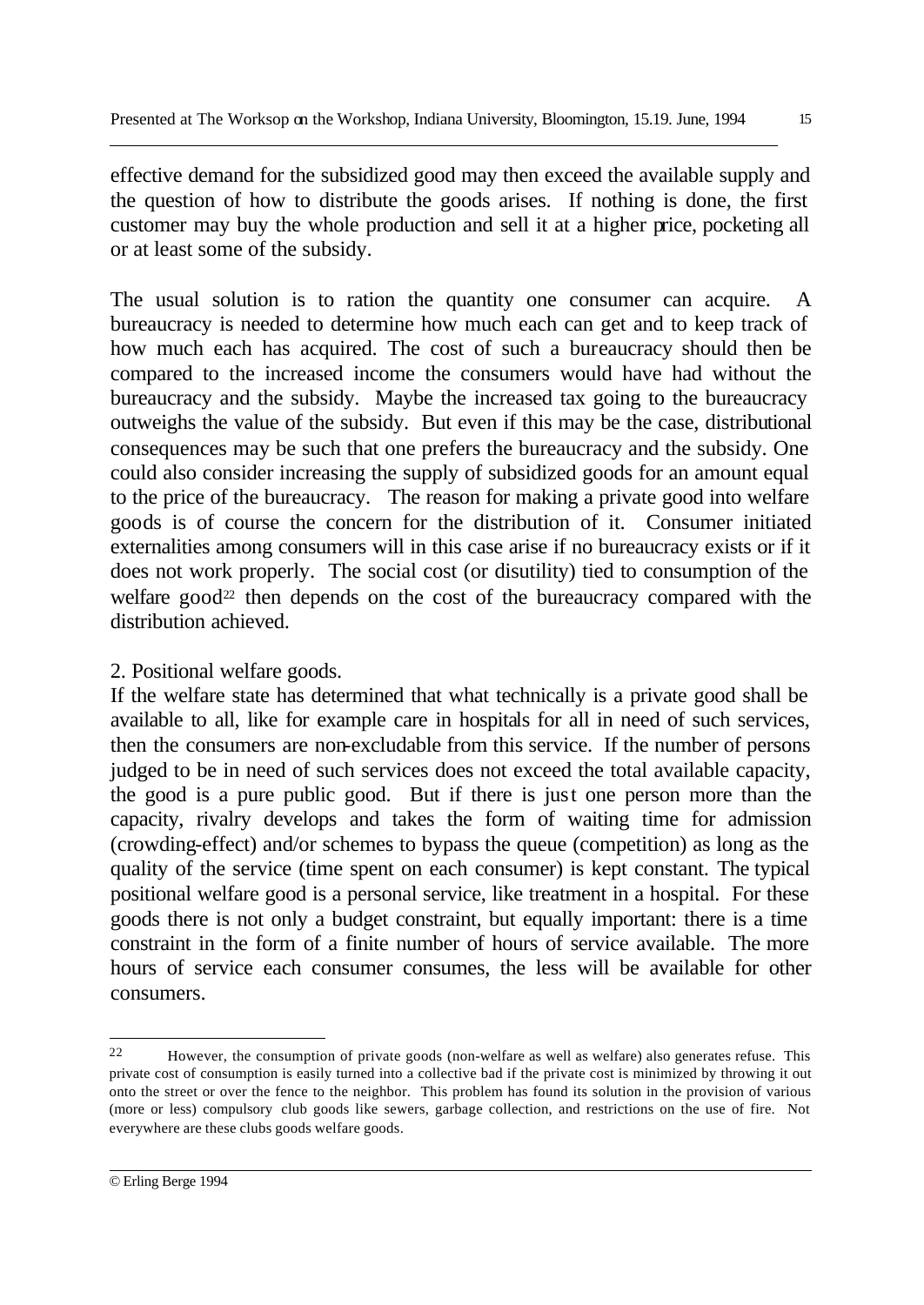Since it is not possible to distinguish between acquisition and appropriation, the consumers cannot "resell" any excess service they may get. Rationing of quantity like it was discussed for private goods, is thus unnecessary. It is the amount of time spent by the service workers which needs rationing. For most services competition for the time available will represent a pressure in the direction of a lower service quality as for example measured by the time and/or attention spent on each consumer. Professional standards and institutional barriers try to counteract the pressure towards lower quality. The rationing therefore typically takes the form of a queue of consumers. In this queue the consumption of one person affects the timing of the consumption of other, not yet serviced, consumers rather than the amount of service available per consumer. On the other hand, too few customers may also affect the quality of the service. If the quality of the service depends on practice, a minimum number and continuous supply of customers will be needed to keep up the quality of the service.

The accumulated social cost at any moment depends both on the number of consumers waiting and the length of time they have waited and will vary according to how the disutility depends on waiting time. For some services like hospital treatment it may be considerable since people are known to die waiting for hospital treatment.

### 3. Club welfare goods.

Club welfare goods are indivisible and excludable. Typically the club welfare good is tied to the use of a geographically bounded installation or a bounded resource<sup>23</sup>. In any bounded installation containing a good, there is an upper limit to the number of consumers which can appropriate the good at any one moment in time. The exact number does not have to be definite. As the number of consumers increase, each consumer will experience crowding. On the highway this has the consequence that average traveling speed goes down. In the telephone system the consequence is that the waiting time to get through increases.

Typical for the externalities of club goods is that the last consumer to actively try to appropriate the good not only incurs a cost for himself, but he also increases the cost for those already appropriating it. This is different from the positional good in that those joining a queue do not affect the cost for those already in the queue. On

<sup>23</sup> Like the wilderness quality of an area or the electromagnetic spectrum available for broadcasting. For the electroma gnetic spectrum, however, technological developments seem to have overcome the problem of limited divisibility by increasing the sensitivity of both senders and receivers.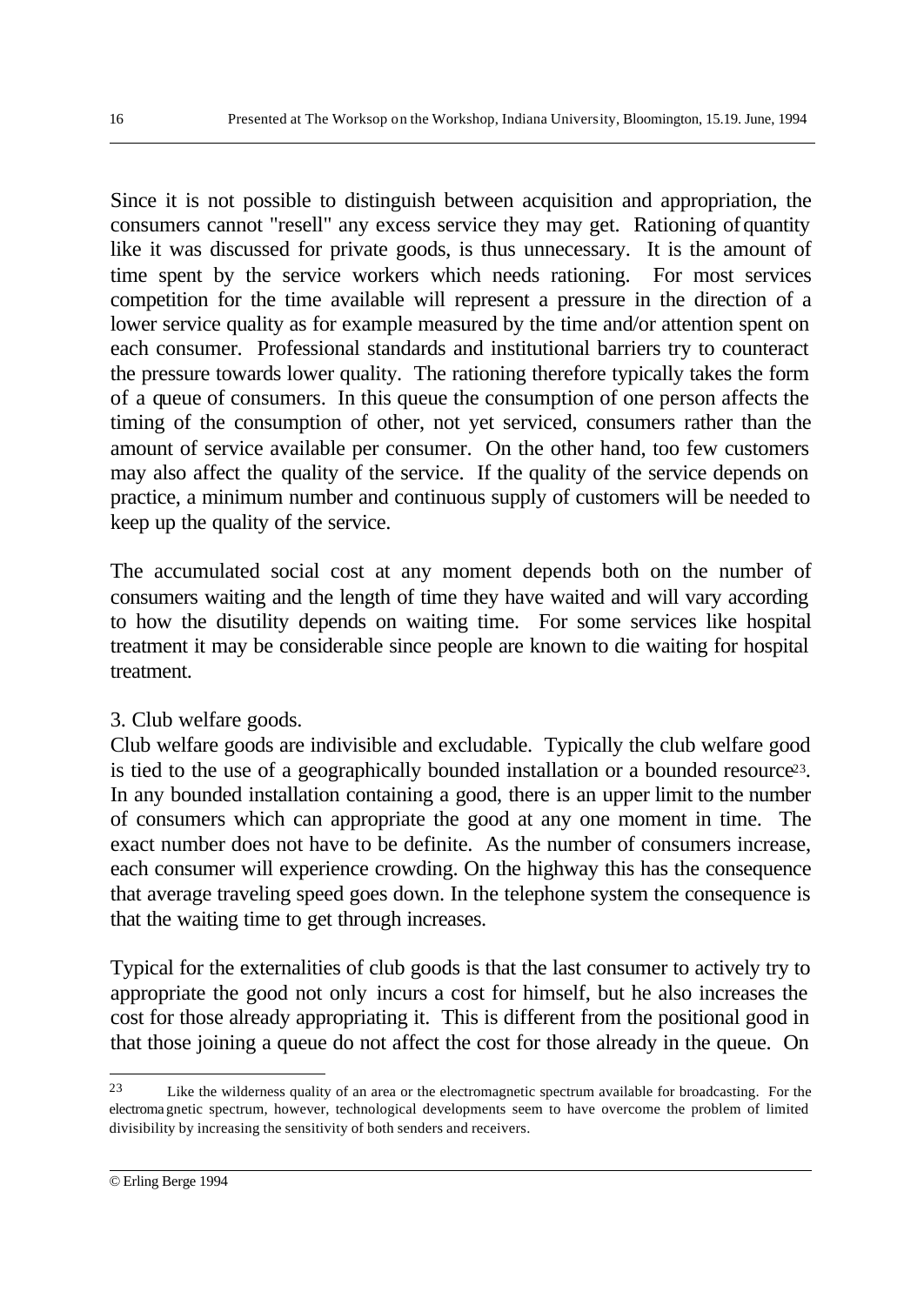the other end of the use scale, a club usually needs a certain minimum number of members. As the number of members decrease, thinning may lead both to a declining quality of the service (if for example sociability is an important part of the product) and to the closure of the club (if the fixed cost of the installation makes the membership fee or entrance fee too high relative to the good appropriated). In peripheral areas where the number of people go down, the decision of some households to move out of the area may, for example, lead to the closure of the local school, and hence to a welfare loss for the households remaining 24.

The consumer generated externalities of club welfare goods are experienced in real time and depend not only on the number of consumers but also on how close this number is to the carrying capacity of the club (one may think of this as a kind of threshold or switch). Once the effect of crowding becomes noticeable, the total social cost will increase exponentially with increasing number of consumers (Baumol and Oates 1988, p.90).

## 4. Public welfare goods.

For the pure public good there can be no consumer generated externality affecting other consumers since one person's consumption of it cannot interfere with another person's consumption (see note 6). But for a welfare good intended as a public good this is not necessarily true. A welfare good can be made a public welfare good by a political decision, like primary schooling or hospital services or roads. If a welfare good is available to all and in such quantities that there is no rivalry in the consumption of it, then it truly is a public good. However, modern welfare states have increasingly run into trouble fulfilling these requirements. There are queues to gain access to a hospital and there are times when traffic congestion mocks the idea of transport.

The road system is supposed to be a public good. But as the number of cars who use the system increases, crowding leads to slowdown in traffic (deteriorating quality of the product) and dangerous driving (competition). Since consumers are excludable from the road system, and since there is rivalry in consumption, it is "in

l

<sup>24</sup> It would seem that the effort to found a new urban sociology on the concept of collective consumption might find some justification in the existence of consumer generated unintended consequences associated with the consumption of the various club goods and bads found in "a relatively large, dense and permanent settlement of socially heterogeneous individuals." ( as Wirth (1938, p.8) defined the city). The "club" character of urban areas and the "club" character of many of the goods which make urban areas attractive to people, should be taken to qualify the assertion of Saunders (1986, p. 288) that "It is time, in short, to develop a non-spatial urban sociology which, while recognizing the empirical significance of spatial arrangements, does not seek to elevate these arrangements to the status of a distinct theoretical object." (See also Otnes 1986).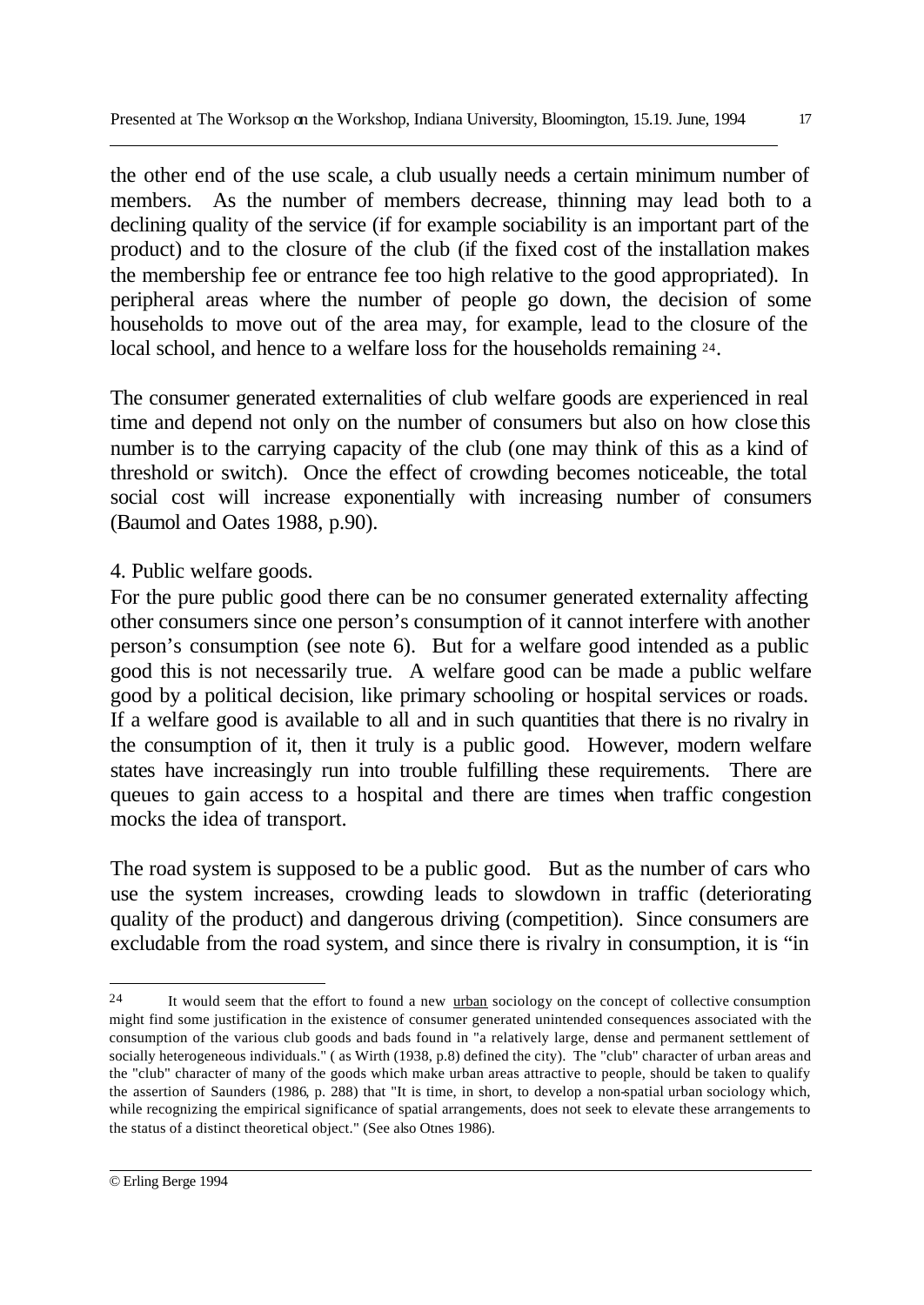reality" a club where title to a car (and sometimes willingness to pay the road-toll) can be compared to a membership card. The decision to make it a public good runs into problems because it does not recognize the true "nature", the club character, of the good.

Education is another example of a welfare good treated as a pure public good. But education is a composite product. Primary school, for example, is intended as a pure public good. But it has aspects of both club goods and positional goods. A first observation may be to distinguish between education as consumption and education as investment. To the extent that education is an investment in human capital, the amount and quality of the education each pupil receives will determine a ranking of those who have received the public welfare goods. This ranking is based on perceived differentials in quantity and quality of the education received from different establishments and will lead to differentials in demand for the education of these establishments. If rivalry develops in the consumption of the education offered by some schools, it will be impossible to keep the school system a pure public good. This can be seen to derive from the investment side of the education and may be inherent in any good which may be imbued with qualities able to distinguish the "owner" of the good from any "non-owner". This is the positional aspect of education. But other aspects of it may resemble a club good. Taking for example the number of persons with a given education, e.g. a medical education, one will easily see that there has to be a certain minimum number for the group to be a significant actor in the division of labor and the determination of the share of income going to the group. But, equally, the group cannot get too big, then the income of each member of the group will start to fall or the inequalities within the group may become a problem, for example by affecting the status (a positional good) of the education.

# **Implications for planning theory**

Cornes and Sandler (1986, ch. 3) point out that "an externality arises when the private economy lacks incentives to set up a potential market in some commodity and when the nonexistence of this market results in a Pareto-suboptimal allocation." (p. 46). They investigate this in particular for public goods, impure public goods and club goods.

For welfare goods of the club type or the positional type there are no markets by definition. Whether there also is a Pareto-suboptimal allocation of these goods or not, is, I suppose, an empirical question. It is not an obvious conclusion that it has to be so, but the tendency for development of such a situation may be strong. But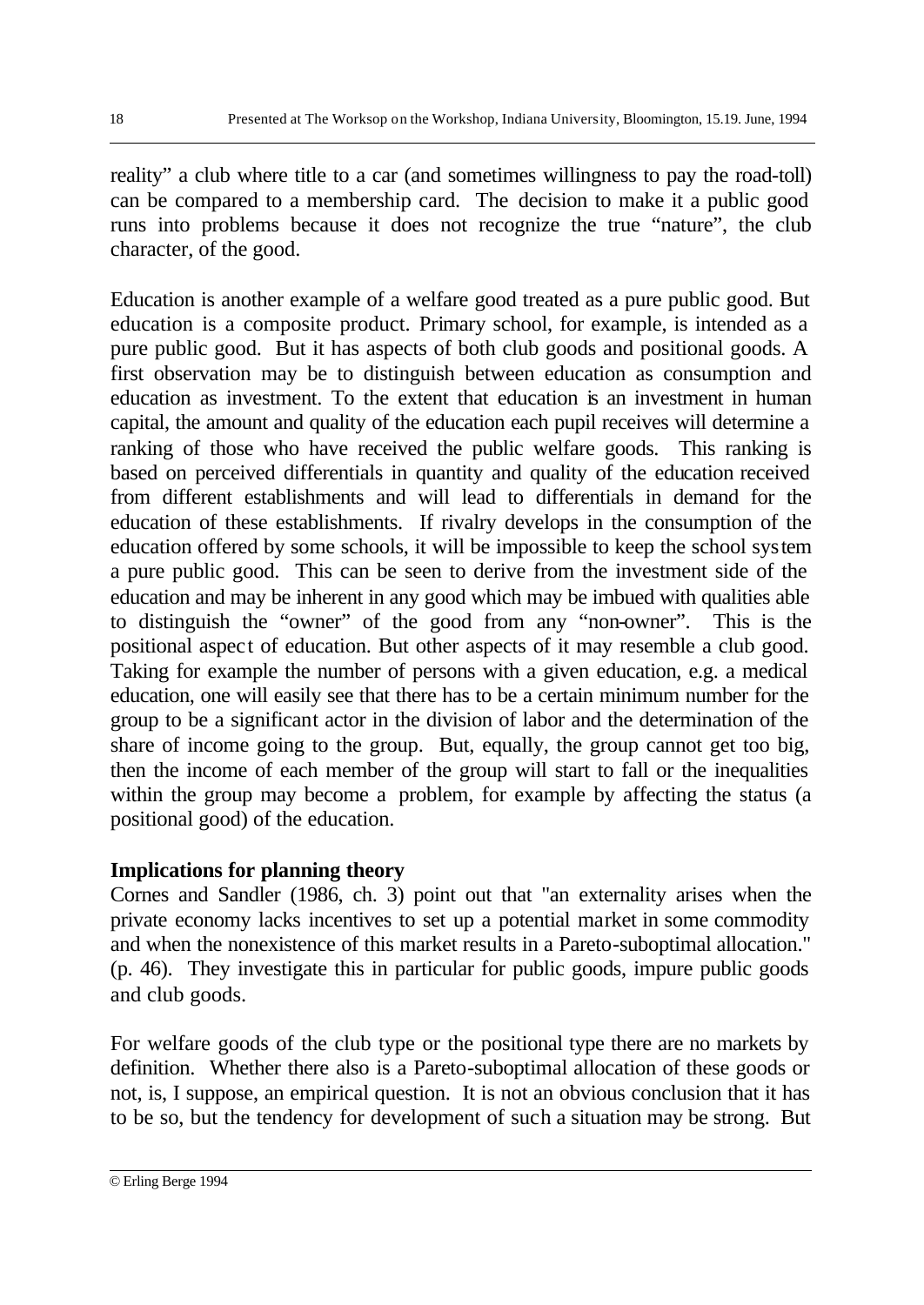regardless of Pareto-optimality or not, one may say that a regulating agency ought to seek to maximize the positive externalities and minimize the negative externalities inherent in the activities of people.

From the discussion above it follows that the consumer generated social costs of different types of welfare goods can be ranked in severity from high to low like this:

Club goods  $>$  Positional goods  $>$  Private goods

If one assumes that the consumption of all the various types of welfare goods lies approximately at the production capacity, it would be reasonable to expect that marginal increases in the demand for a club good will cause a far larger public attention than an equivalent marginal increase in the demand for a positional good which again will take precedence over increased demand for private goods. This simply follows from the far larger increase in total social cost an increased demand for a club good generates.

As long as the welfare goods are defined as pure public goods, documentation of increased demand should ideally lead to an expansion of the production. But since the various welfare goods are of different types with marked differences in social costs of overuse, a democratic system should be expected to react differentially to increased demand for different types of goods.

The attention devoted to traffic congestion and the fairly rapid interventions in form of expansion of the road system compared to the attention and resources devoted to ameliorating the hospital queues, certainly seems to follow such a pattern.

But what happens when no new resources are available for expanding the production of welfare services? Are there differences in the way we ought to try to ration them? Any particular welfare good may be a joint compound of qualities some of which shows the characteristics of a club good, others appearing as positional goods, yet others as private goods. The discussion so far has established that the size of consumer generated externalities, "the social costs", of the process of consuming the various welfare goods depends on the type of good consumed. Sometimes the externality of a composite good may be tied to one particular aspect of it. Then the way to ameliorate the problem will be to treat the good as being of this particular type. If a public good like hospital services run into problems with queues, this suggests that it should be treated as a non-excludable good with rivalry in consumption, rather than a public good. And the effort at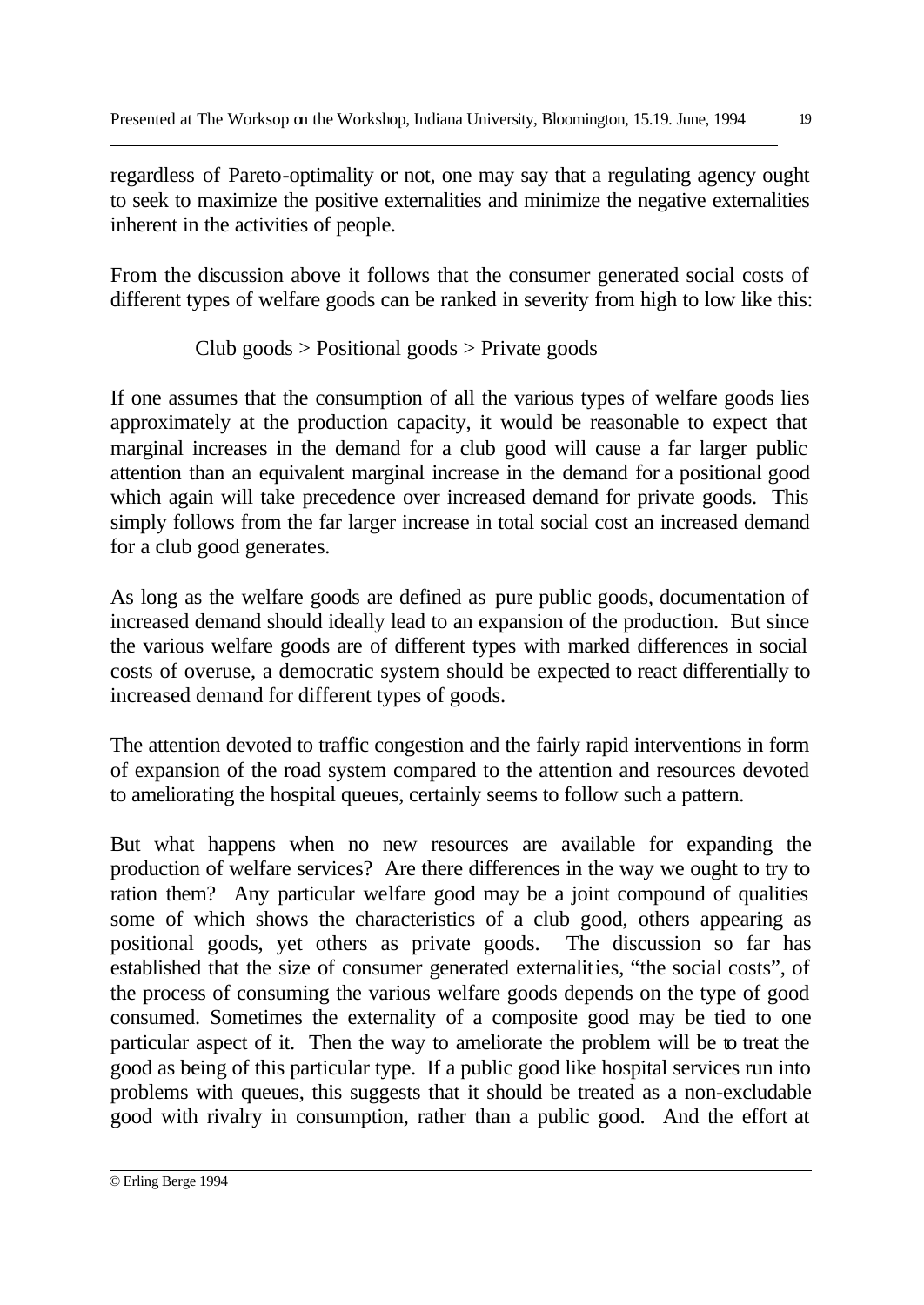regulation should be directed at managing the rivalry in the consumption rather than making the good excludable as seems to be a favored reaction (making it a pure private good).

### **Planning theory needs substance.**

When people contemplate their future course of action, they engage in planning. They have to weigh their priorities and available resources against the likelihood of particular outcomes. The more they know about the connection between means and ends, the better the results of their planning will be.

Studies of social planning<sup>25</sup> seem to define it to be something like individual planning writ large26. The utility of this analogy is questionable. Firstly the procedures determining priorities, making resources available and judging outcomes are very different for the two types of planning. But even more important, the technical problems, the problems which have nothing to do with setting of priorities or evaluation of outcomes, are very different and without equivalents for individual planning.

Defining and thinking of planning at the societal level in analogy to individual planning is possible only because of the distinction between theory of planning and theory in planning and insisting that the theory of planning is the theory planners should be concerned about (Faludi 1973a, p. 5). This leads of course to an "empty" theory of planning. It is formulated in abstract and content free categories. Camhis (1979, p.3) observes: "What is characteristic of all the current definitions of planning is that the words "objectives", "actions", "goals", "thought", "decision", and so on are without content. The words do not refer to any particular "objective", "action", etc. At the same time they acquire a substance that they do not possess, a substance of their own. In this way they become objects about which theories can be built."

<sup>25</sup> The term social planning is here used to denote all planning activities affecting the welfare of at least one member of a population undertaken by a system responsible actor whether its responsibility is the central or the local state. This is roughly the same as the definition used by Walker (1984): "The definition of social planning derives from that of social policy: it is the process of developing, implementing and evaluating social policies. Social policies are those that determine the distribution of resources, status and power between different groups. Social planning, like social policy, is concerned with the distribution of welfare." (p. 3).

<sup>26</sup> Hall (1975, p.6) says "Planning as a general activity is the making of an orderly sequence of action that will lead to the achievement of a stated goal or goals". Faludi (1973b, p.1) says "Planning is the application of scientific method - however crude - to policy-making. What this means is that conscious efforts are made to increase the validity of policies in terms of the present and anticipated future of the environment."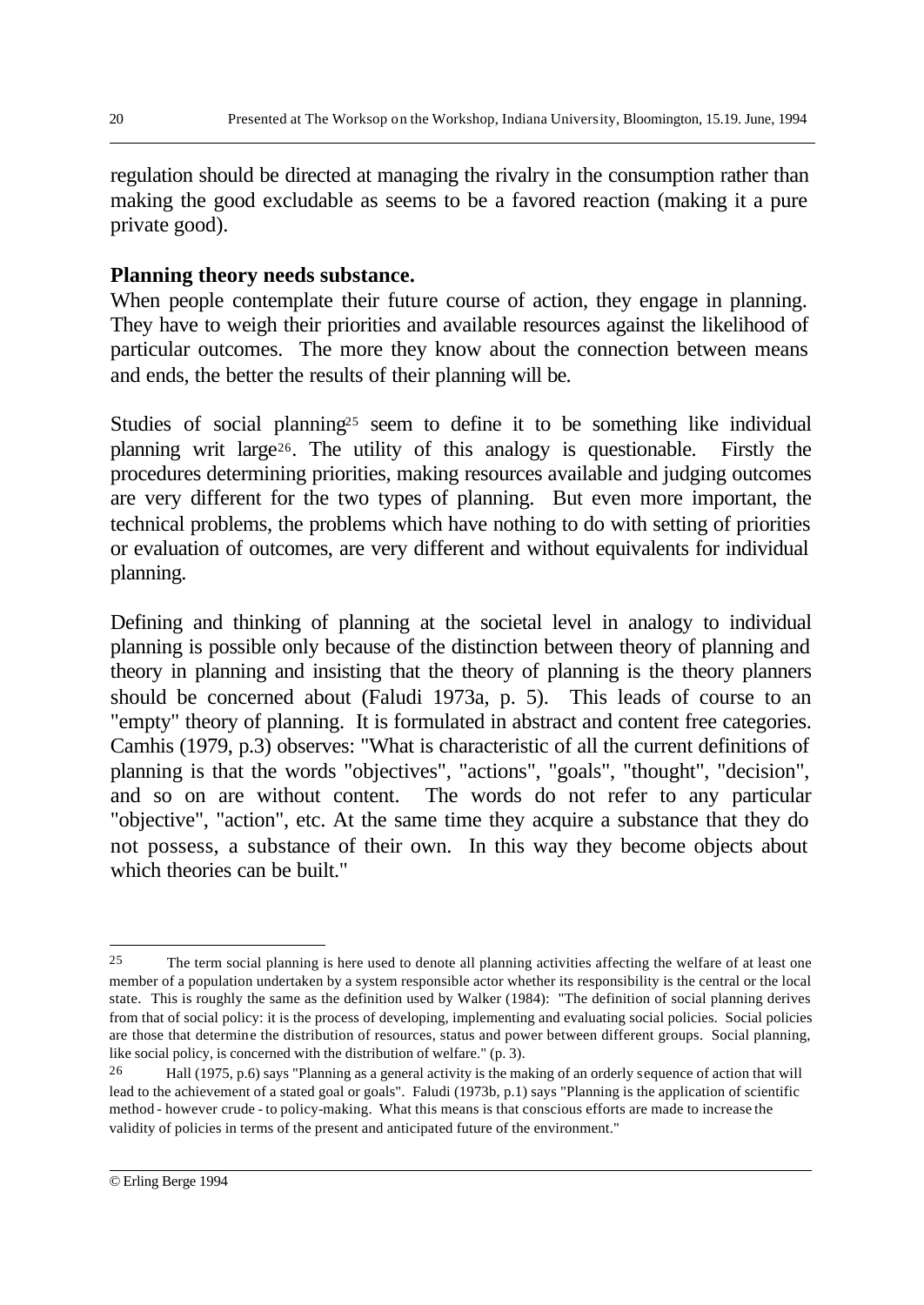Walker (1984) may perhaps be on the verge of abandoning this empty theory of planning in his advocacy of structural social planning as an alternative to incrementalism and rational-comprehensive planning. His alternative, however, seems to be just another "content free" procedure. But, interestingly, it seems that the reason for insisting on a different procedure is found in his choice of a different goal for social planning. If the planning shall have needs as its goal, it must be democratic and it must be comprehensive (pp.188-195). The ends one can reach depend on the means one uses.

The present article has argued that planning must be adapted to the particular type of need one is setting up as goal. The production and consumption of various types of goods which is intended to satisfy a particular need, leads to different types of problems according to which type of good is involved. Thus social planning must, both in its procedures and in its proposed course of action, take account of the nature of the problems generated by the distribution of the particular good. Substance must be brought back into planning theory. And planning may even begin to increase its ambition from achieving Pareto optimality to maximization of net positive externalities.

#### **References:**

| Baert, Patrick 1991 "Unintended consequences: A Typology and Examples",                          |
|--------------------------------------------------------------------------------------------------|
| International Sociology, Vol. 6, pp. 201-210,                                                    |
| Baumol, William J. and Wallace E Oates 1988 "The Theory of Environmental Policy."                |
| Second edition, Cambridge, Cambridge University Press,                                           |
| Berge, Erling 1990 "Some notes towards a property rights perspective on institutional            |
| change in the welfare state.", INAS-notat 1990:9, Oslo, Institutt for sosialforskning,           |
| Bloch, P.B. 1974 "Equality of distribution of Police Services: A Case Study of Washington D.C.", |
| Washington D.C, Urban Institute,                                                                 |
| Bourdieu, Pierre 1979 "Distinction. A Social Critique of the Judgement of Taste",                |
| London, Routledge, 1984                                                                          |
| Bramness, Gunnar and Vidar Christiansen 1973 "Køer som rasjoneringsmetode.", (Queues as a        |
| method for rationing.) Memorandum from Department of Economics 13. April 1973,                   |
| Oslo, University of Oslo,                                                                        |
| Camhis, Marios 1979 "Planning Theory and Philosophy",                                            |
| London, Tavistock,                                                                               |
| Cornes, Richard and Todd Sandler 1986 "The Theory of Externalities, Public Goods,                |
| and Club Goods.", Cambridge, Cambridge University Press,                                         |
| Deaton, Angus and John Muellbauer 1980 "Economics and consumer behavior",                        |
| Cambridge, Cambridge University Press,                                                           |
| Fallers, Lloyd A. 1954 "A Note on the "Trickle Effect"", Public Opinion Quarterly, Vol.18,       |
| pp.314-321, in Bendix and Lipset (eds.) "Class, Status and Power",                               |
| New York, The Free Press, 1966,                                                                  |
| Faludi, Andreas 1973a "Planning Theory"                                                          |
| Oxford, Pergamon Press                                                                           |
| Faludi, Andreas 1973b "A Reader in Planning Theory",                                             |
| Oxford, Pergamon Press,                                                                          |
|                                                                                                  |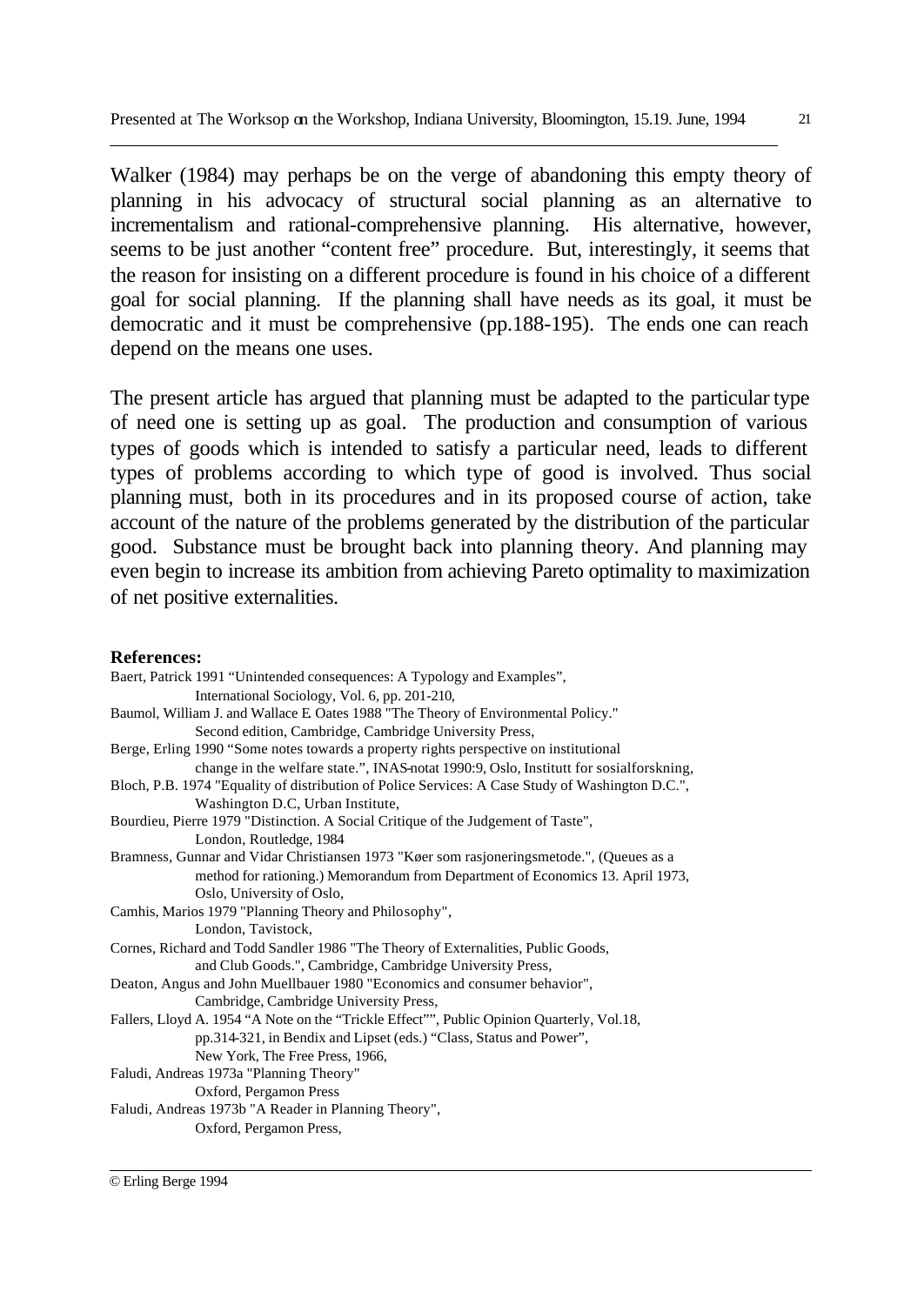| Giddens, Anthony 1984 "The Constitution of Society.",                                           |
|-------------------------------------------------------------------------------------------------|
| Cambridge, Polity Press,                                                                        |
| Granovetter, Mark and Roland Soong 1986 "Threshold Models of Interpersonal Effects in Consumer  |
| Demand", Journal of Economic Behavior and Organization, Vol. 7, No. 1, pp. 83-99,               |
| Hall, Peter 1975 "Urban and Regional Planning",                                                 |
| Harmondsworth, Penguin,                                                                         |
| Hardin, Russel 1982 "Collective Action",                                                        |
| Baltimore, Johns Hopkins University Press,                                                      |
| Hirsch, Fred 1976 "Social Limits to Growth."                                                    |
| Cambridge, Mass., Harvard University Press,                                                     |
| Huttman, John Peter 1989 "The Decline of Welfare Goods Consumption In Eastern Europe",          |
| Paper presented to 29th World Congress of IIS, Rome, 12-16. June 1989,                          |
| Judge, Ken 1979 "Resource allocation in the Welfare State: Bureaucrats or Prices?",             |
| Journal of Social Policy, Vol. 8, No. 3, pp. 371.82,                                            |
| Korpi, Walter 1978 "The Working Class in Welfare Capitalism.",                                  |
| London, Routledge & Kegan Paul,                                                                 |
| Le Grand, Julian 1982 "The Strategy of Equality. Redistribution and the social services.",      |
| London, George Allen & Unwin,                                                                   |
| Lundqvist, Lennart J. 1986 "Housing Policy & Equality.",                                        |
| London, Croom Helm                                                                              |
| Marwell, Gerald, Pamela E. Oliver, and Ralph Prahl 1988 "Social Networks and Collective Action: |
| A Theory of the Critical Mass. III",                                                            |
| American Journal of Sociology, Vol. 94, No. 3, pp. 502-534,                                     |
| Marx, Karl 1867 "Capital",                                                                      |
| New York, International Publishers, 1967,                                                       |
| Meade, James E. 1973 "The Theory of Economic Externalities.",                                   |
| Geneva, Institute Universitaire de Hautes Études,                                               |
| Merton, Robert K 1936 "The unanticipated consequences of purposive social action.",             |
| American Sociological Review, Vol. 1, pp. 894-904,                                              |
| Mishan, Ezra J. 1981 "Introduction to Normative Economics",                                     |
| Oxford, Oxford University Press,                                                                |
| Nichols, D., E. Smolensky, and T.N.Tideman 1971 "Discrimination by Waiting                      |
| Time in Merit Goods.", American Economic Review, Vol. 61, No. 3, pp. 312-323,                   |
| Olson. Mancur 1965 "The Logic of Collective Action.",                                           |
| Cambridge, Harvard University Press,                                                            |
| Otnes, Per 1986 "Visible Cities.",                                                              |
| Scandinavian Housing and Planning Research, Vol. 3, pp. 217-232,                                |
| Ringen, Stein 1987 "The Possibility of Politics.",                                              |
| Oxford, Clarendon Press,                                                                        |
| Samuelson, Paul 1954 "The Pure Theory of Public Expenditure",                                   |
| Review of Economics and Statistics, Vol. 36, pp.387-89,                                         |
| Sandler, Todd 1992 "Collective Action. Theory and Application."                                 |
| New York, Harvester Wheatsheaf,                                                                 |
| Saunders, Peter 1986 "Social Theory and the Urban Question" 2nd edition,                        |
| London, Hutchinson,                                                                             |
| Sieber, Sam D. 1981 "Fatal Remedies.",                                                          |
| New York, Plenum Press,                                                                         |
| Siegan, Bernhard H. (ed.) 1979 "Regulation, Economics, and the Law."                            |
| Lexington, Lexington Books,                                                                     |
| Stigler, George J. (ed.) 1988 "Chicago Studies in Political Economy",                           |
| Chicago, University of Chicago Press,                                                           |
| SSB 1993 "Sosialt Utsyn /Social Survey 1993", Sosiale og økonomiske studier,                    |
| Oslo, Statistisk Sentralbyrå,                                                                   |
| Taylor, Michael 1987 "The Possibility of cooperation."                                          |